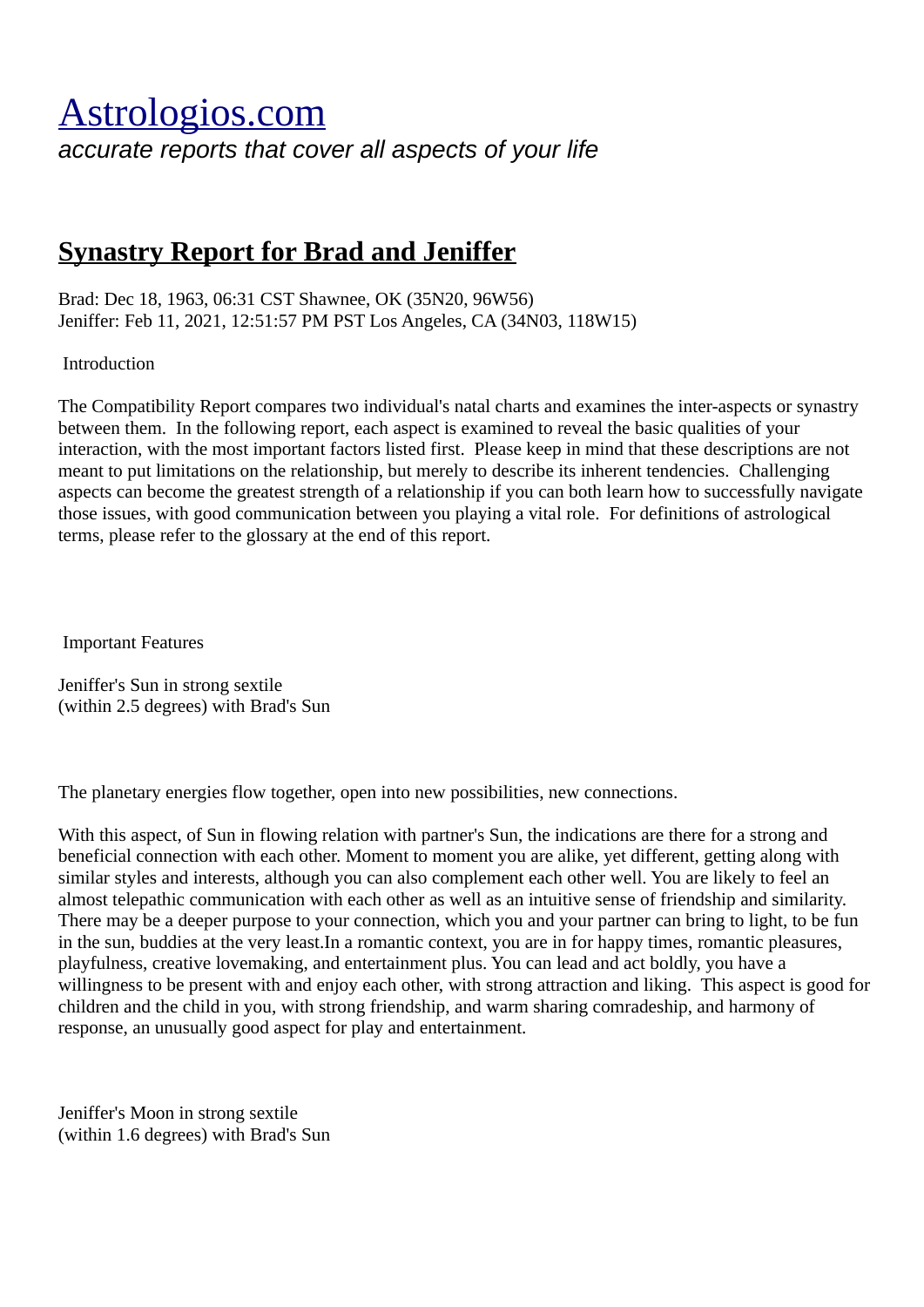and Jeniffer's Sun in semi-sextile (within 0.5 degrees) with Brad's Moon.

Since your and your partner's complementary planets follow the same pattern, this aspect is greatly emphasized in your reading. Pay special attention to the following material!

The planetary energies flow together, open into new possibilities, new connections.

With the Sun and Moon in flowing relation between your two charts, you have a good connection with each other. This aspect symbolizes a great deal of closeness and shared interests between you. You will enjoy conscious awareness of your emotional states, with lots of nurturing, and open feelings, desire for comforts and bonding together, especially within a home or other secure environment. In a romantic context, this is a wonderful connection, for warmth, camaraderie, pleasurable exchanges and strong affinity. You like each other, and feel comfortable and comforted, with a likelihood of long term union or at least friendship. This aspect makes for real identity merging, and loving feeling between you. It symbolizes passion and romantic feeling, harmony of goals and unconditional sharing, strong emotional bonding, perhaps marriage or the equivalent. The family may come together through you, or you may build a family and children together. There is a sense of fairness and equality, with loyalty, protectiveness, and working for security. Brad tends to be the stronger, with Jeniffer the more devoted or giving. Although problems may arise with both of you wishing to be in control, these issues are usually resolved through the same pattern of giving and receiving, with each appreciating the unique qualities of the other. You may discover considerable enjoyment of things of the past or history, as well as general enthusiasm together. Since the Moon is involved, each of your feminine and softer sides will likely be brought forward by this relationship.

Jeniffer's Neptune in square (within 6.2 degrees) with Brad's Sun

and Jeniffer's Sun in square (within 6.6 degrees) with Brad's Neptune.

Since your and your partner's complementary planets follow the same pattern, this aspect is greatly emphasized in your reading. Pay special attention to the following material!

The planetary energies conflict; internal and creative tensions bring rich rewards through effort over time.

This aspect, of Sun in square to partner's Neptune, symbolizes a sensitive, and compassionate connection between you, together with an inclination to disassociate or disperse energy. Your partnership is likely to be strongly spiritual as well as artistically creative, and may have a tendency for isolation away from the world into some form of sanctuary, or the idealizations of fantasy. Spiritual or creative work may remain more of an illusion than made into a practical on-going concern. Reaction, illusion, and even outright deception may set in. Sensitive and telepathic, you do share many interests together, as Jeniffer may provide nurturing for the creative fire of Brad, while Brad will give light and leadership, although not without some degree of irritation, due to the insubstantial and elusive nature of Jeniffer. In a romantic context, this aspect indicates a spiritual, artistic, sympathetic, and sensual connection, that feeds strength and creativity into your partnership, although it also may represent a sense of lost desire, sublimation, or some lack of feeling, of illusive power, of something less than expected. Spiritual or practical disillusionment, the deceptive, impractical qualities, and the feeling of resentment or non-affection. Envisioned goals stay as just that, and your misunderstandings lead to doubt, confusion, infidelity, or worse. You feel and empathize together, enjoying mutual passions, and may use imagination in your lovemaking although possibly your relationship may tend to be more spiritual than physical. Jeniffer may seem elusive or in some way unfathomable to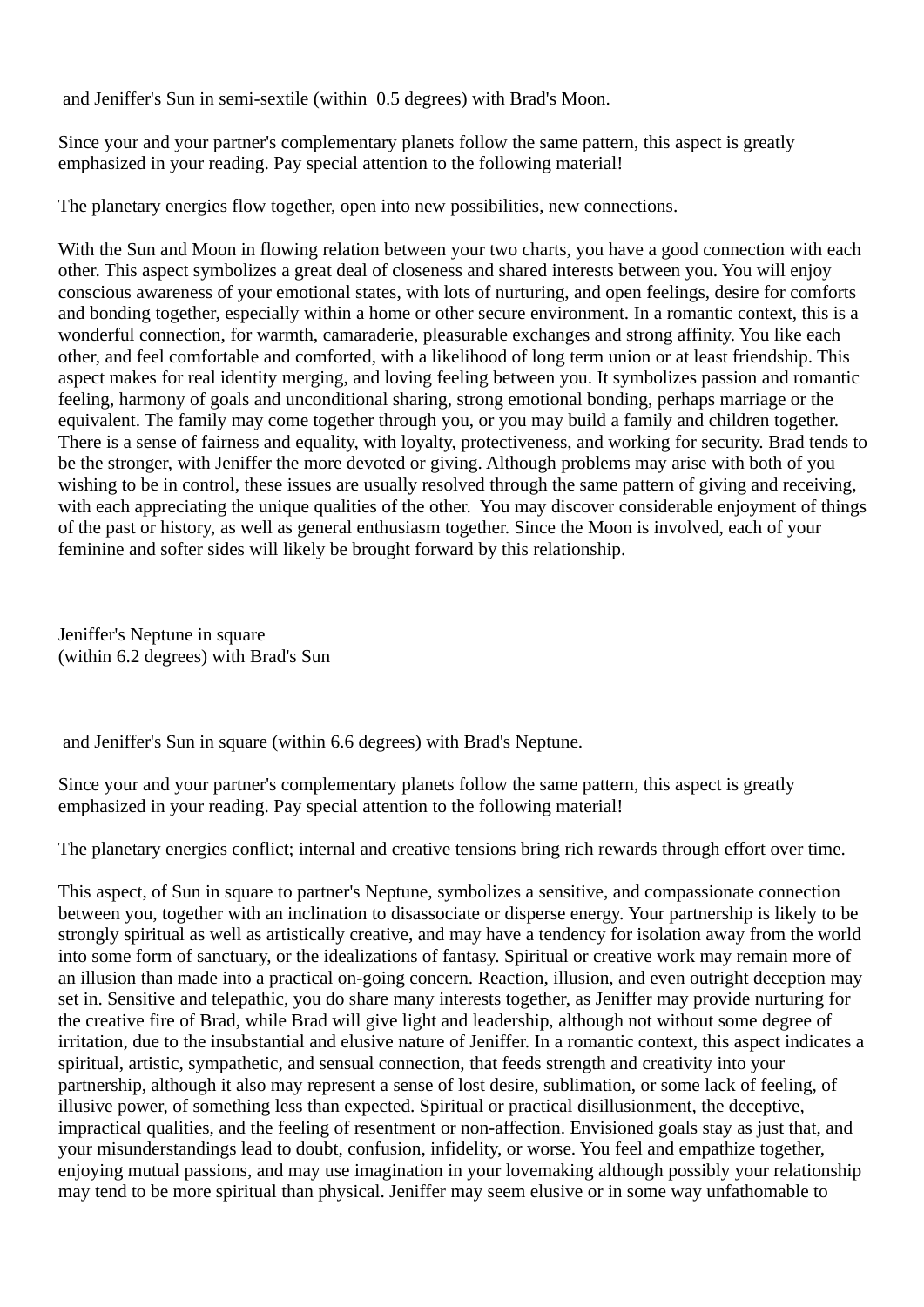Brad. Ego-needs are sacrificed, usually more by Jeniffer, and yet both of you share in the feeling of being taken care of in this relationship. You will always enjoy film, arts, and artistic creativity with each other. There may be a sense of a psychic link with each other, or of feeling harmonized by higher senses, which may take you to fantasy and imagination worlds together. This aspect tends toward fantasy and peaceful illusion, rather than the "brass tacks" of practical reality. Baffled by material nature, and spiritual wisdom, you may find boredom in tranquil waters, or lack of foresight may cripple your chances for growth. On the positive side, there is surrender, and acceptance, and forgiveness for each other.

Jeniffer's Moon in semi-sextile (within 1.4 degrees) with Brad's Moon

The planetary energies attract each other, require effort, allow entry of new information.

With this aspect, of the Moon in minor dynamic relation with partner's Moon, you may have something of an instant emotional rapport with each other. You may feel comfortable together, or you may feel a psychic bond, as though connected from sharing some ancient, and perhaps unconscious, past experiences together. It is also possible that there may be an unbalance of nurture between you, perhaps one of you gives more than the other can receive, or one may have different emotional needs There is a strong feeling is of desiring to help and supply, and to care for each other, but you may encounter difficulties in actually working well with each other. Your relationship may involve food, perhaps restaurants, and sharing of all types of environments, as well as good fellowship with friends. You feel a heightened response and receptivity for each other, partaking together of the nurturing, and the feminine, side of life. In a romantic context, this aspect represents a supportive and feelings-oriented relationship, with loyalty for each other, although with the possibility of conflicts over emotional needs. You are protective toward each other, perhaps with ties to children and family, or other connections that go back in time. On the other hand, you may feel and express feelings differently, or empathy may be hard to maintain. Your long-term nurture and comfort needs may not be well supported by your partner, or your family backgrounds could differ widely, in race, creed, or environment. Even so, you do express a long-term practical sensitivity to each other.

Jeniffer's Mars in trine (within 4.4 degrees) with Brad's Moon

and Jeniffer's Moon in semi-square (within 0.8 degrees) with Brad's Mars.

Since your and your partner's complementary planets follow the same pattern, this aspect is greatly emphasized in your reading. Pay special attention to the following material!

The planetary energies conflict in determined subtle tension; calmness is required.

With this aspect, of the Moon in minor dynamic relation with partner's Mars, your partnership is active, and may suffer from a drive to control on the part of one of you, and some disagreement about home life or purposes together. One partner may be faster or more bold than the other, and risks may be taken when they should be avoided. In a romantic context, this aspect inclines towards sympathetic passion, romantic appeal, magnetism, and otherwise energetic responses. Physical attraction, and real enjoyment of family, and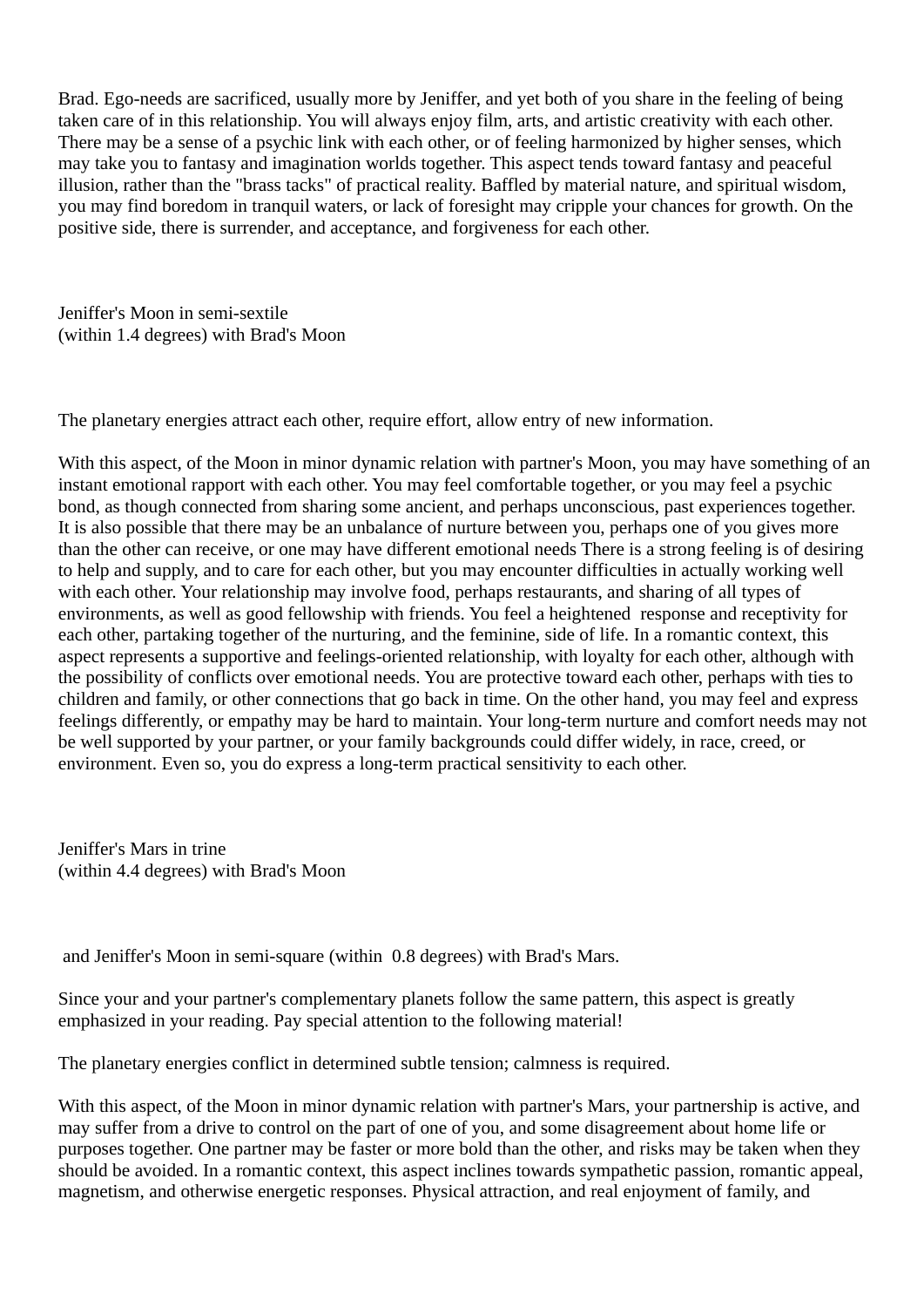energetic exchanges with each other. You can expect more open expressions of emotions, even anger, between you, but most of the time these conflicts can be resolved. The engagement of primal instincts accompanies this aspect, along with physical expression, and a sense of athletic enjoyment with each other. Your relationship involves active participation together. This aspect can also indicate the potential for indiscretion, an inclination to temper or anger, desires gone a bit wild. Yet you also experience the will to be bonded in some way with each other, the drive for more feeling and just being more alive together.

Jeniffer's Neptune in strong sextile (within 3.2 degrees) with Brad's Moon

and Jeniffer's Moon in square (within 7.5 degrees) with Brad's Neptune.

Since your and your partner's complementary planets follow the same pattern, this aspect is greatly emphasized in your reading. Pay special attention to the following material!

The planetary energies flow together, open into new possibilities, new connections.

This aspect, of the Moon in flowing relation with partner's Neptune, represents a relationship of great sensitivity and mutual rapport. The Moon and Neptune are indicators of nurturing and sharing, although in different ways, and both of you will give a great deal of support and encouragement to the other, in a partnership based on spiritual intuition, mutual sharing, and a sense of loyal devotion to each other. Also included in your relationship is shared creativity in the arts, or music, perhaps caring for the sick and elderly, or for other disadvantaged groups.In a romantic context, this aspect indicates a spiritual love, with sympathy and compassion between you, feeling strongly supportive of each other in creative or artistic ways. This flows like water, with mutual understanding and sensitive receptivity to each other's moods. You may feel a genuine empathy between you, an intuitive telepathic connection with each other, and you may find psychic receptivity to others as well, such as friends and family. When working together, you may also find yourselves to be more forgiving and compassionate toward the world at large, more willing to do things for other people. You may also encounter a tendency to fantasize or live in a world of illusions, and might do well to set some limits for yourselves in this regard. But limits arising out of what you yourselves feel is right; not what others demand of you. Together, you are likely to find areas of service to others, such as in spiritual institutions, or with the arts and music.

Jeniffer's Pluto in strong conjunction (within 2.7 degrees) with Brad's Moon

The strongest blend of the energies represented by these two planets.

With this aspect, of the Moon in conjunction or opposition with partner's Pluto, there is a dark side to your relationship. You are coming together to do some serious healing, and you can expect intense emotions and the exposing of your most cherished and unknown secrets through this relationship, perhaps unknown even to your conscious mind. There may be a feeling of being together for some karmic purpose. Together you are both working toward an important process of change and emotional fulfillment, with Brad the one who does most of the transforming, while Jeniffer provides the catalytic energy for change. In a romantic context, this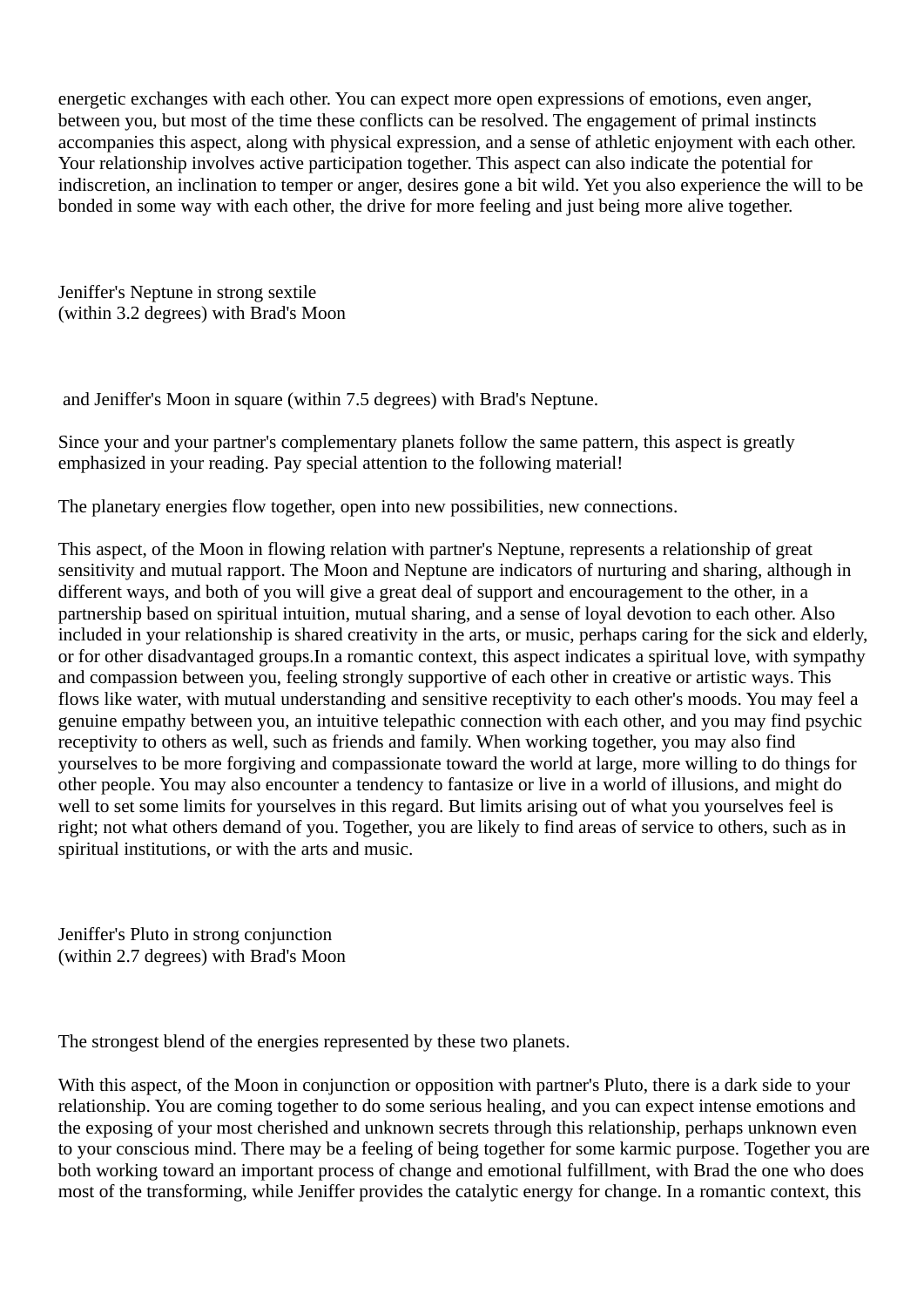aspect symbolizes a powerful sexual contact between you, with passion to explore each other's mysteries, and drive to higher purpose as well. The investigation into the depths of your being that this relationship initiates is worth the effort to dig down, the pain of being exposed. There is a serious soul-purpose that brings you together for this wild spelunking adventure into the subterranean territory of your own psyche. There may be a compulsive factor to your interaction, and you need to be careful of possessiveness or other forms of emotional control that could come up between you. Balance is important, with time out for calm and privately separate reactions to events. There may be walled-off feelings of rage and pain from early childhood, perhaps going back to issues with mother love or its lack, that come to light in the course of this relationship. You both are being asked to rise to the occasion, to process the material presenting itself to you, in your eternal quest for balance and wholeness so that your life may move forward. The patterns of the past will yield to healing and transformative change if you allow them to.

Jeniffer's Mercury in semi-sextile (within 0.1 degrees) with Brad's Mercury

The planetary energies attract each other, require effort, allow entry of new information.

This aspect, of Mercury in minor dynamic relation to Mercury, gives you a good basis in your partnership for shared communication and ideas, although you may also experience conflicting viewpoints which must be reconciled with each other. Good communications intensify your connection, although you may not have perfect exchanges. The give and take between you can be quite stimulating, and you also may experience variation of opinions and intellectual styles. In a romantic context, good communications, always important, are enhanced for this relationship. You will find intellectual stimulation in your partnership, but there is also some possibility of disagreement, or trying to outdo the other mentally through conflicts of ego and will. You can benefit from blending your different points of view into a whole that is greater than the sum of parts.

Jeniffer's Neptune in sextile (within 3.5 degrees) with Brad's Mercury

and Jeniffer's Mercury in strong square (within 0.6 degrees) with Brad's Neptune.

Since your and your partner's complementary planets follow the same pattern, this aspect is greatly emphasized in your reading. Pay special attention to the following material!

The planetary energies conflict; internal and creative tensions bring rich rewards through effort over time.

This aspect, of Mercury in square or opposition with partner's Neptune, may inspire and spiritualize your relationship, or it may symbolize unsettling thoughts, confusion, even misunderstanding, between you. You may feel an almost psychic connection with each other. Sharing discoveries in music or the arts may well provide encouragement, inspiration and support for each other. Telepathy and intuition, imagination and sympathy are part of your partnership make-up. It may be that Brad idealizes the intellectual accomplishments of Jeniffer. There also can be confusion, where Jeniffer misunderstands the more ethereal purposes of Brad. There can be diffusion of energy, especially if motives and agreements are not completely understood between you. In a romantic context, this aspect inclines towards dream sharing, telepathy,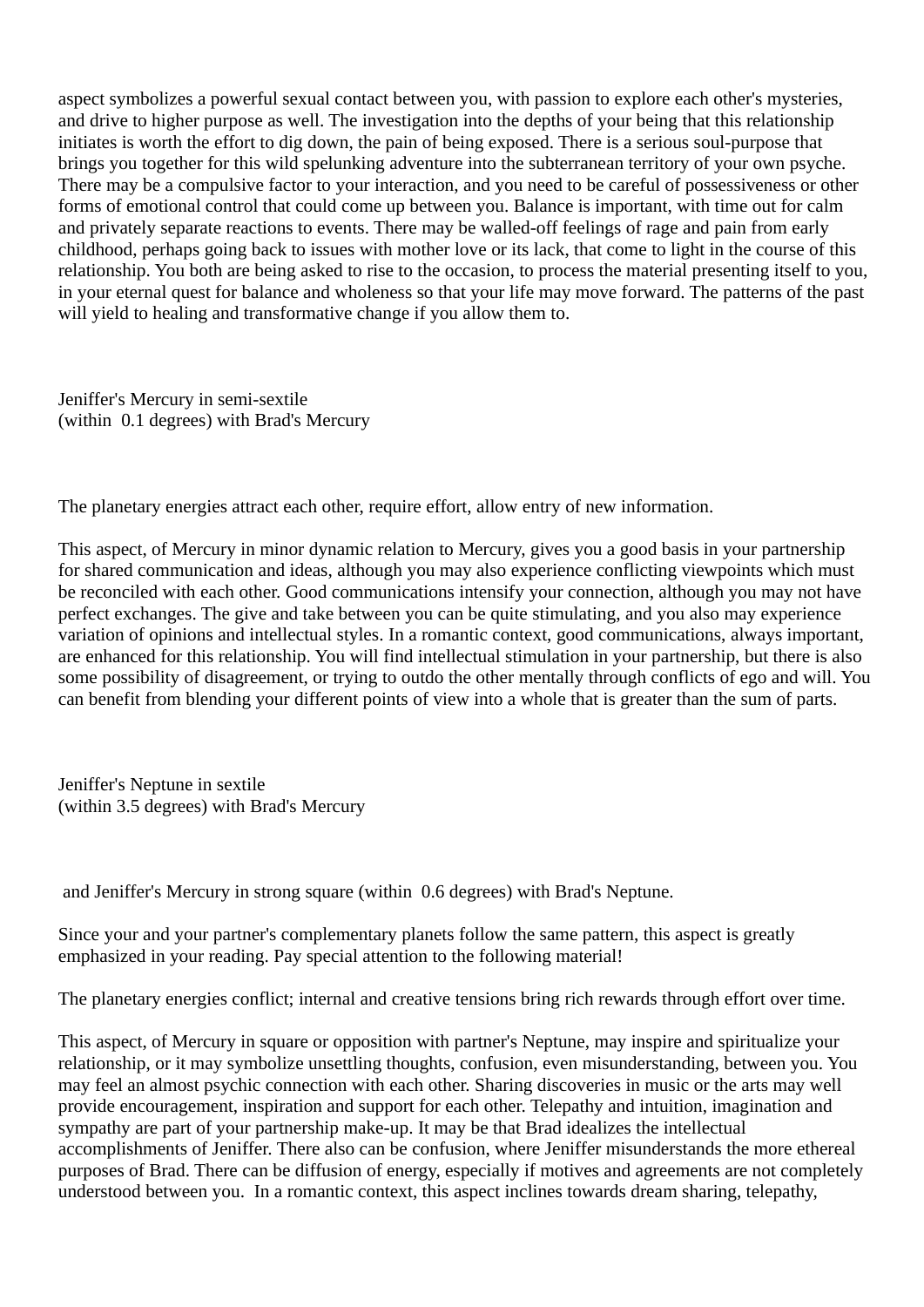feeling of empathy, sensitivity, and artistic brilliance together, or shared by one to the other. You will enjoy good spiritual vitality and support for each other, combining intuition and mind, but there may be issues regarding clarity of purpose, or the support may not be well received. Truth may be tested, and lies or outright deceit may occur. Fantasy may be indulged in, and sometimes not maintained in reality or easily actualized. Patience and detachment is required, with careful observation of detail and true positions. You may well find work in the arts, or in hospitals, or other institutions of service together. In terms of personal transformation, movement is possible where Jeniffer works into a more creative or spiritual direction, while Brad, who may be more the dreamer in the relationship, becomes more logical and decisive through the partnership interaction. Together, your ability to serve and give to each other and to others is enhanced.

Jeniffer's Neptune in sextile (within 3.8 degrees) with Brad's Venus

and Jeniffer's Venus in square (within 3.9 degrees) with Brad's Neptune.

Since your and your partner's complementary planets follow the same pattern, this aspect is greatly emphasized in your reading. Pay special attention to the following material!

The planetary energies conflict; internal and creative tensions bring rich rewards through effort over time.

With this aspect, of Venus in square with partner's Neptune, there may be illusions or deceptions to work through. True motivations are hard to express or realize. There is likely to be a warm feeling of sympathy between you, but it is also possible that what is promised may never actually be delivered, even though both sides operate in good faith. In a romantic context, this aspect indicates idealized love, spiritual feeling, and artistic sharing. This aspect represents a heightened sensitivity in which both parties are almost magnetically attracted to each other. Unfortunately, there also can be a subsequent loss of empathy, or a lack of true consideration of the other's needs. The illusion of love may be difficult to metamorphose into a reality. Infidelity, or eventual drifting apart, is possible, although the artistic side of the relationship can benefit. Sympathy and compassion are definitely included in this connection, as you can see your way to it, through the pitfalls of the potential illusions.

Jeniffer's Pluto in strong conjunction (within 2.1 degrees) with Brad's Venus

and Jeniffer's Venus in inconjunct (within 1.3 degrees) with Brad's Pluto.

Since your and your partner's complementary planets follow the same pattern, this aspect is greatly emphasized in your reading. Pay special attention to the following material!

The strongest blend of the energies represented by these two planets.

This aspect, of Venus in dynamic relation with partner's Pluto, symbolizes deep emotions ignited in each other, and a strong desire for transforming the relationship in some way that is beneficial for both partners. The ability to earn financially is also indicated. There may be control issues that come up between you. The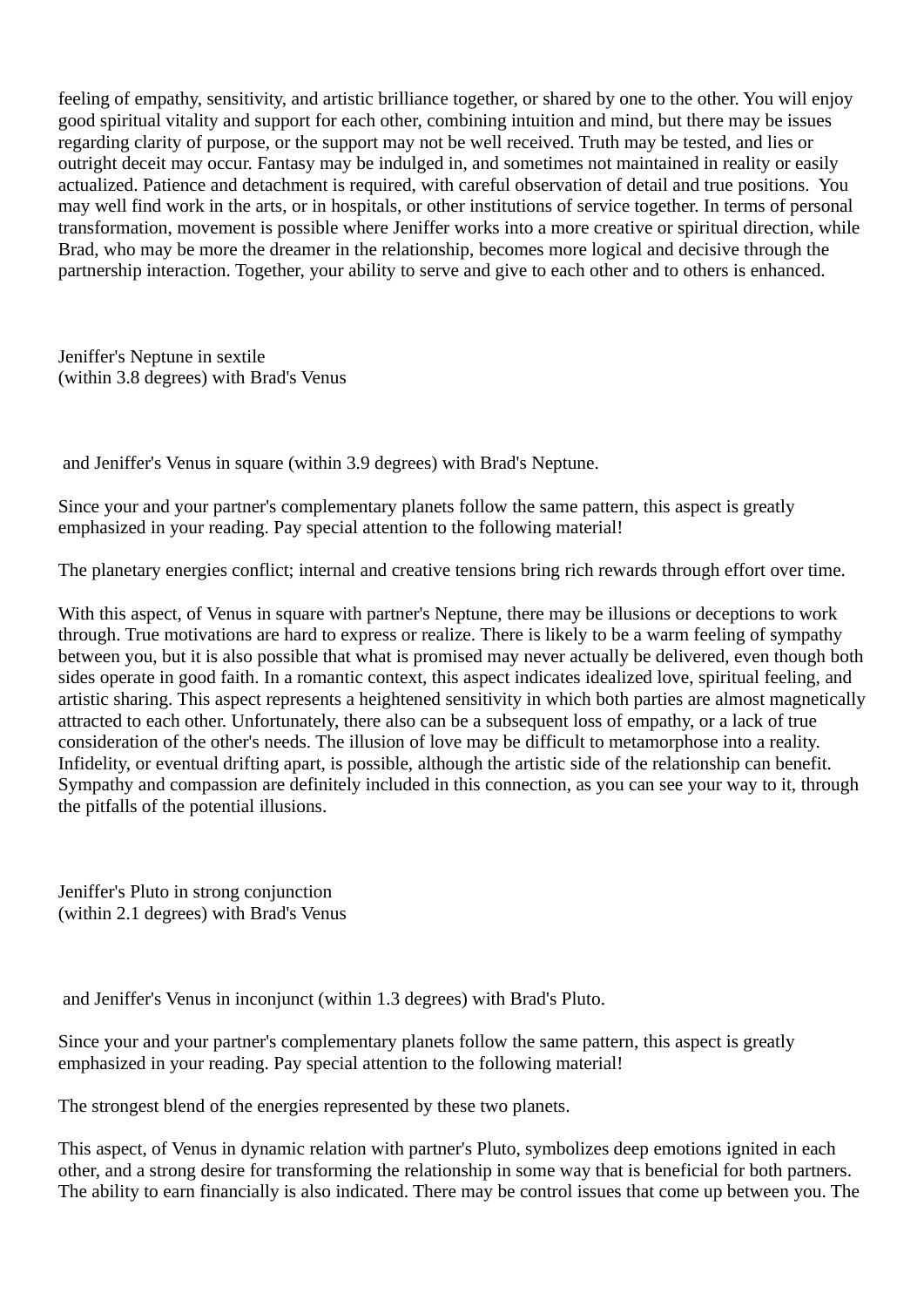trap is too great an attachment to the gratification of the desire, whatever form that takes. But in its positive expression the raw power represented by Pluto results in changes that can represent a significant gain for each of you. There is also a great potential for healing others through this relationship, as well as yourselves. In a romantic context, this aspect symbolizes strong passions of attraction between you. You have a fascination for each other, and must plumb to the depths your connection, perhaps almost compulsively. You will likely experience an intense sexual relationship which may be inclined toward experimentation, together with a profound deepening of love between you, although the intensity can be hard to handle and issues of jealousy may come up between you. Jeniffer in particular will experience strong desires, triggered by the connection to Brad, and Brad will be fascinated and charmed by the intensity of Jeniffer. You may feel karmic ties from the past drawing you to each other like magnets.

Jeniffer's Mars in strong square (within 0.7 degrees) with Brad's Saturn

The planetary energies conflict; internal and creative tensions bring rich rewards through effort over time.

With this aspect, of Mars in square or opposition to partner's Saturn, there is the potential for leadership by one partner, but this also may be experienced as restriction and an inclination to authoritarian control. Ambition and leadership in the relationship can become issues of control, as one tries to get ahead of the other. The best of this tends towards cooperation, yet the result may not be to gain, but for one partner to be angry, irritated, and unsettled. There is restraint, and potentially restriction of Jeniffer by Brad, but Brad also supplies needed discipline for the partnership. Resistance can become resentment in Jeniffer as the caution and controlling behavior of Brad is enforced. These roles can also be reversed, but Brad is likely to be the enforcer, with Jeniffer the willful and subdued. In a romantic context, this aspect can obviously restrict passion, drive, or energy. The controlling behavior on the part of Brad may seem like criticism and Jeniffer may feel the need to express more freely and spontaneously. The friction between you can become intolerable and antagonistic. You benefit by agreement on shared goals and consciously working together, with the awareness of one partner as the driving energy, the other as welcomed discipline and focus of direction.

Jeniffer's Mars in strong opposition (within 1.7 degrees) with Brad's Neptune

The planetary energies are polarized; outer events stimulate their interaction; integration is the challenge.

This aspect, of Mars in dynamic relation with partner's Neptune, indicates a spiritually rich relationship. Together, your creative values support art, drama, and music, or perhaps mystical investigations. A willingness to sacrifice for the higher good may also be included, with an inclination to do work in the helping professions together, or to support the needy. The energy of Neptune is subtle and can also represent the power of illusion. There may be confusion or deception between the partners, or one person willing to move in a positive direction while the other seems to be just going along for the ride. In a romantic context, you encounter powerful emotions, sensuality, and subtle emotional excitement. This aspect may also incline to the use of imaginative love-making, fantasy, or tantric sexuality. You may be drawn magnetically to each other in "the honeymoon phase", and the challenge is not to find it a let-down when more sober reflections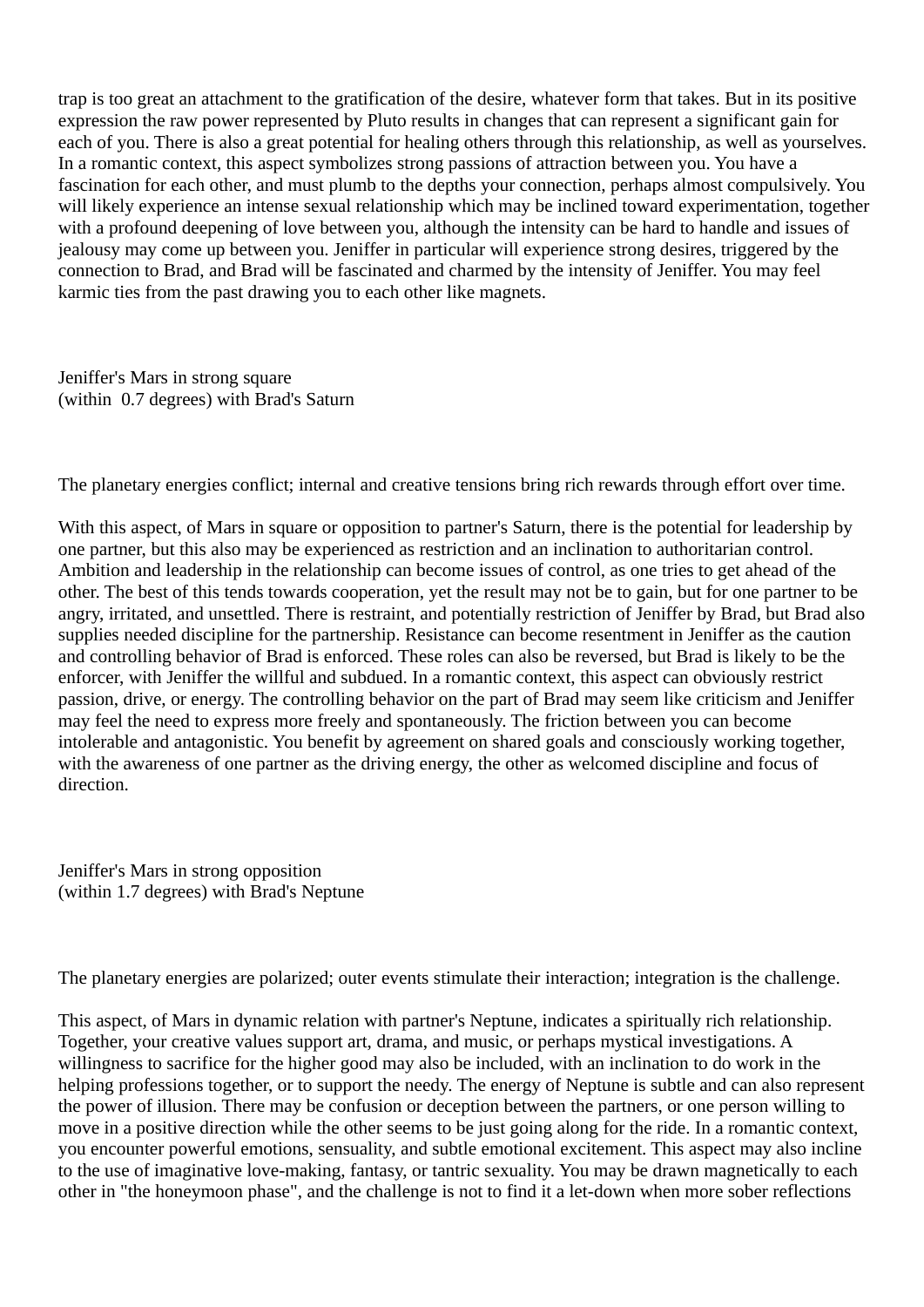set in later on. You each may suffer from illusions regarding your partner's true motivations, and a struggle for clarity in the relationship may set in. It is also possible that you sublimate your desires with alternatives of an artistic, or a spiritual nature. You also have a strong inspiration present for compassionate action together, as a unit. This aspect highlights the sensitivity of the physical to the spiritual, creative, or artistic. Combined, these factors can make for a productive and uplifting relationship, to broaden scope and align with higher goals, spiritually, or in the service of more practical areas of life.

Sun, Moon, Rising Sign Features

Jeniffer's Venus in strong sextile (within 1.0 degrees) with Brad's Ascendant

and Jeniffer's Ascendant in inconjunct (within 0.8 degrees) with Brad's Venus.

Since your and your partner's complementary planets follow the same pattern, this aspect is greatly emphasized in your reading. Pay special attention to the following material!

The planetary energies flow together, open into new possibilities, new connections.

This aspect, of Venus in flowing relation with partner's Ascendant, symbolizes strong feelings of affection between the partners. Your relationship has a great deal of personal warmth, harmony, and pleasure, as well as the likelihood of social interaction with friends or associates. Economic activity is encouraged between you, and your partnership has definite earning potential. It is also possible that artistic endeavors form an important basis for your partnership connection. In a romantic context, you share warmth and material values, and bathe in relaxed receptive loving sensations with each other, with displays of beauty and fashion interest, or self-expression involving art or music. You have a magnetic appeal for each other, and the attraction is strong, with perhaps one of you aligned more deeply with the feelings or purposes of their partner. The relationship motive between you is well supported, with Jeniffer likely to bring love, beauty, and affection to Brad. There can be much mutual pleasure. You enjoy making purchases together. There is a sense of shared aesthetics between you, and the attraction, appeal and sensuality that exists can also spill over into many other areas. This aspect describes an entirely pleasurable and harmonious connection between you.

Jeniffer's Jupiter in strong sextile (within 0.7 degrees) with Brad's Ascendant

The planetary energies flow together, open into new possibilities, new connections.

This aspect, of Jupiter in flowing relation with partner's Ascendant, represents abundance and joy, wisdom and expansiveness. There is trust, optimism and faith between you, and openings for material wealth, as well as spiritual understanding. Both partners will support and bring abundance to each other, with freedom to expand their individual horizons as well. In a romantic context you feel joyful and fortunate together. You have the graceful urge to harmonize and blend with each other, and to explore religious, philosophical or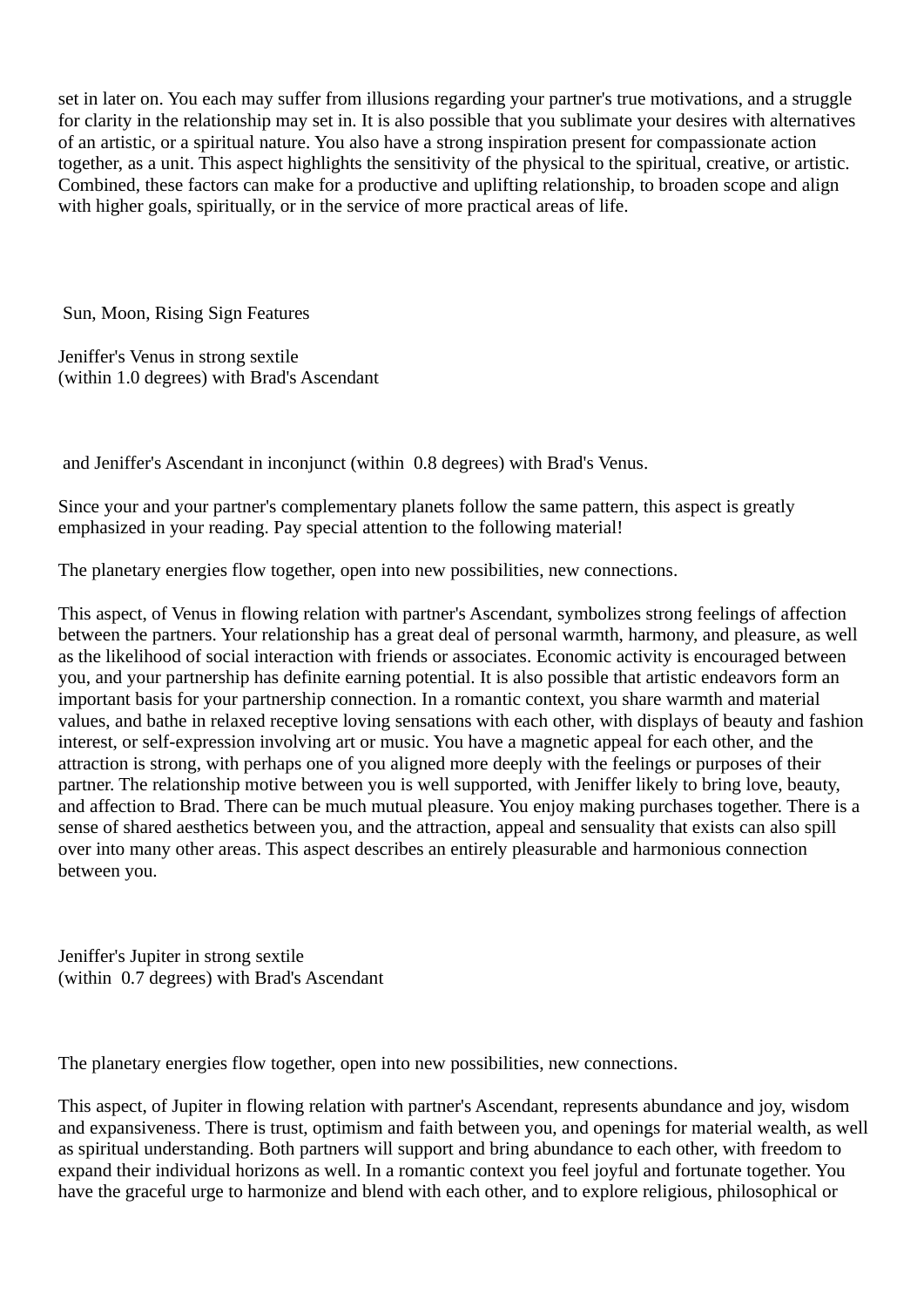spiritual values together. You may benefit greatly from travel to distant shores, or just from wide-ranging discourse that touches on many subject areas and interests. There is a wise and buoyant idealism that you share with each other. You are confident, adventurous, and socially gregarious together, with abundant energy for physical activities, nature, and the passion for life. This aspect represents an exceptionally positive and open connection productive of higher wisdom and the joy of just being together.

Other Comparison Aspects

Jeniffer's Pluto in strong trine (within 1.4 degrees) with Brad's Midheaven

The planetary energies flow smoothly; the connection is easy and beneficial.

This aspect, of Pluto in flowing relation with partner's Midheaven, brings powerful purpose to your relationship, along with development and depth of character. The nature of Pluto is to realize and transform its objectives, and this impulse is part of your partnership energy, so that you are likely to accomplish much together as a team. You may be drawn into areas such as healing, depth psychology or research. This aspect also supports regeneration careers, such as recycling or criminal rehabilitation. There is a powerful drive to succeed, with the likelihood of gain economically. In a romantic context, there is a strong movement for sexual connection and growth between you. There may be a sense of coming together for karmic reasons or to break up old patterns. One person, likely Jeniffer, provides incentive and development of profound purpose, in support of the relationship goals, while Brad provides focus and leadership. The sexual link between you is strong, and there is incredible potential for powerful and profound achievement together. In addition to bringing forth issues and healing them in your own personal lives you may participate in planetary healing as well.

Jeniffer's Ascendant in strong opposition (within 1.6 degrees) with Brad's Sun

and Jeniffer's Sun in quintile (within 0.5 degrees) with Brad's Ascendant.

Since your and your partner's complementary planets follow the same pattern, this aspect is greatly emphasized in your reading. Pay special attention to the following material!

The planetary energies are polarized; outer events stimulate their interaction; integration is the challenge.

This aspect, of Sun opposite partner's Ascendant, is an important connection that promotes growth and vitality. You feel good about the connection with your partner, with potential for mutual benefit, and opportunities for learning, with Jeniffer perhaps learning more than Brad. This aspect symbolizes a good degree of like-mindedness between you, with a feeling of new initiative, bonding in the name of character and shared values, and can help to shed light on your relationships with other people as well. In a romantic context, this aspect represents a strong feeling of familiarity between you with mutual attraction, chemistry, the draw of magnetic appeal. You continually operate in some type of creative mode with each other. You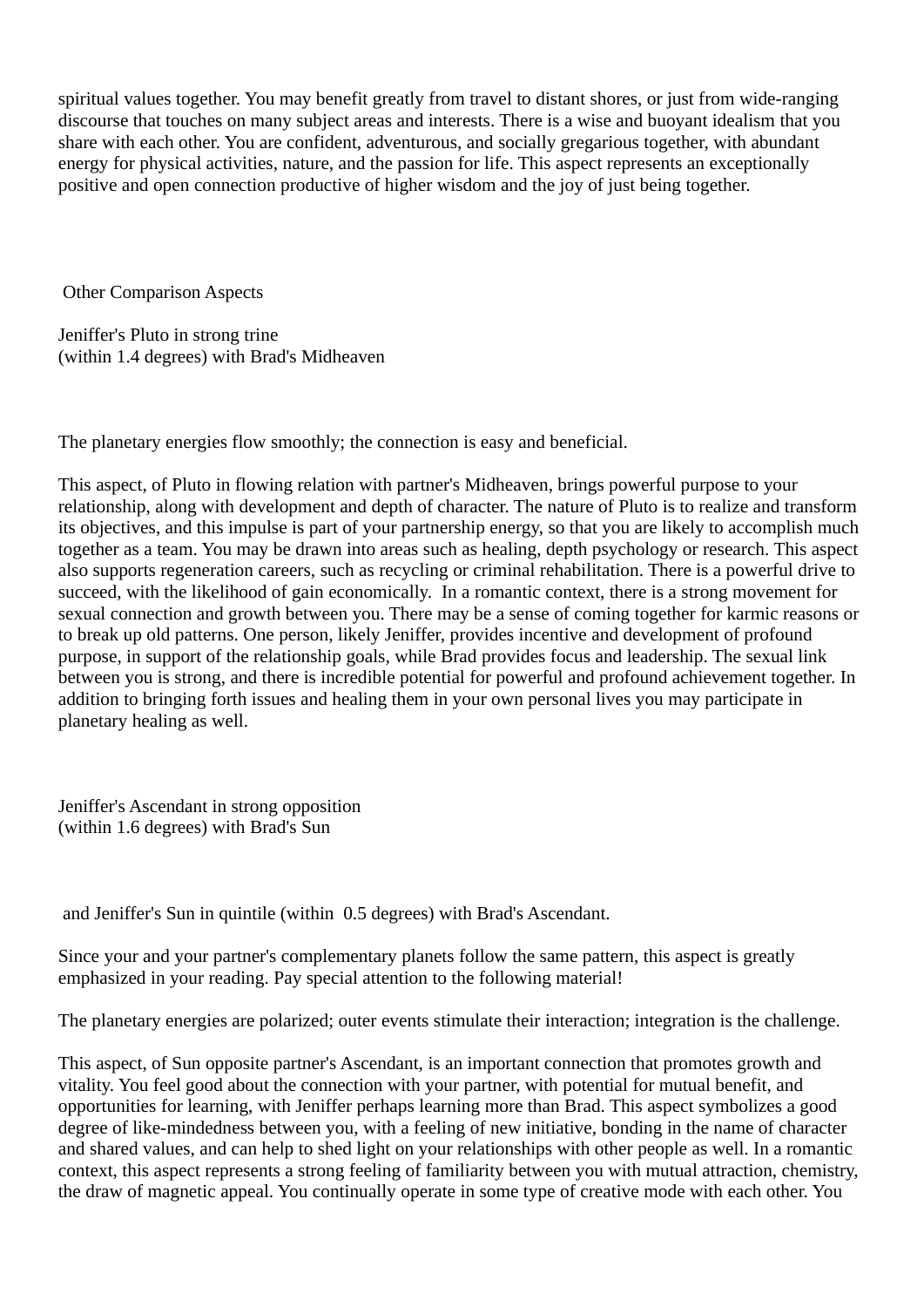bring light to one another, with a sense of beauty and physical appeal. You feel playful and uplifted and have a profound way of bringing out the best in each other. Your childlike natures are likely to come out through this relationship, and the potential for mutual enjoyment is high. This aspect promotes mutual well-being, energy, and vitality between you.

Jeniffer's Sun in semi-sextile (within 0.1 degrees) with Brad's Venus

The planetary energies attract each other, require effort, allow entry of new information.

This aspect, of Sun in minor dynamic relation with partner's Venus, is generally beneficial. The two of you are likely to make each other feel and look better together. There could well be friendship based on common interests, such as the mutual pursuit of some area of pleasure or aesthetic enjoyment although you may fall into traps of excessive idealism or grandiose views of each other. In a romantic context, you enjoy each other with pleasure and sensitivity, but you may also encounter some degree of possessiveness, or overindulgence in life's pleasures. This aspect symbolizes attraction, pleasure and enjoyment in your union, together with a sense of beauty, creative entertainment, and harmonious interaction, although you may have to work through this sense of enjoyment being somehow less than perfectly realized, perhaps self-indulgent, or in some way leading to a minor degree of frustration with each other. Whether it be pride or magnanimity, indulgence or positive enjoyment, is a choice you make. There may be differences in taste or style, but there is also an excellent ability to earn, enjoy abundance, and to relate well. You have a strong liking for each other in a generally beneficial interaction which affects your lives for the better as well as the life of society around you.

Jeniffer's Sun in semi-square (within 1.7 degrees) with Brad's Mars

The planetary energies conflict in determined subtle tension; calmness is required.

This aspect, of Sun in minor dynamic relation with partner's Mars symbolizes a partnership energy that tends to be energetic, athletic, motivated, and passionate, and may also include manifestations of will or ego conflict such as outbursts of temper. There is a strong chance for some type of rivalry between you. Your partnership benefits if you can keep your focus on your mutual awareness of vital life pursuits, and your drive to succeed together. In a romantic context, you feel physical passion but also tension, and benefit from rational control and planning. Your achievement together can be easy or difficult, depending on how well you can get along with each other. You feel the impulse to do and move together, yet there may also be discord or you may get the feeling that you are working at crossed purposes, with partnership direction not fully aligned. Consciousness and foresight can go far to offset the possibilities for impatience and conflict between you.

Jeniffer's Sun in semi-square (within 1.5 degrees) with Brad's Jupiter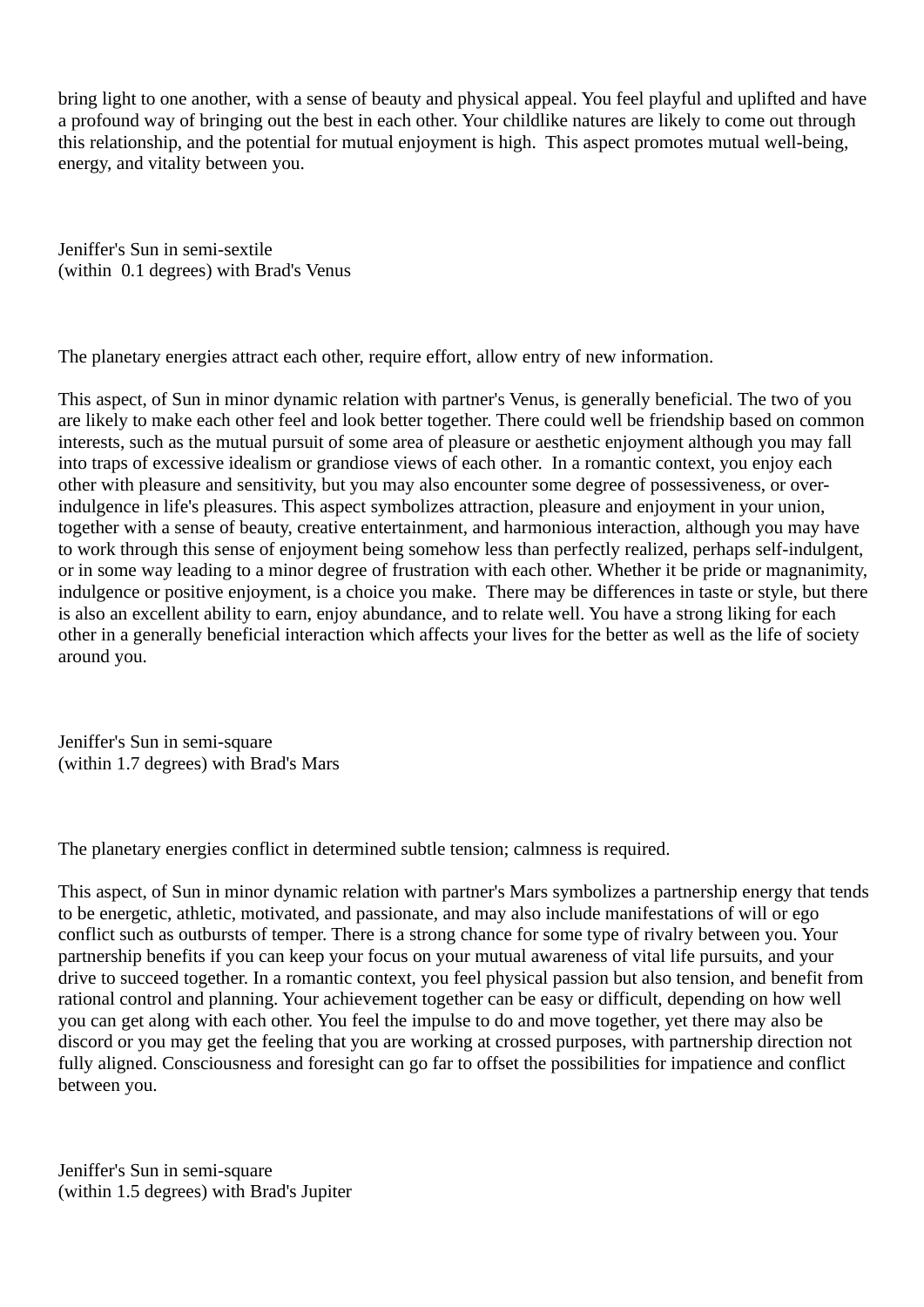Focal planet of planetary pattern

The planetary energies conflict in determined subtle tension; calmness is required.

This aspect, of Sun in minor dynamic relation with partner's Jupiter, represents success, abundance, and enjoyment or wisdom together, although there is some potential for missed opportunities and extravagance. You can shine brightly, or waste gifts and resources. These excesses can also be good food for thought. There will be expansion in some area of your relationship. Your very ideals may be in conflict with each other, creating the need for understanding, self-awareness and a better sense of purpose. In a romantic context, you fire up energy together, and feel strong as partners for each other, yet this very enthusiasm may lead to exaggerated expectations, or wasteful excess of some type. There may be good healthy support for each other in your partnership, but you should also be aware that discipline is required.

Jeniffer's Sun in conjunction (within 4.2 degrees) with Brad's Saturn

The strongest blend of the energies represented by these two planets.

This aspect, of Sun in conjunction with partner's Saturn, is an indication of permanence and stability in the relationship and may imply karmic or past-life contact. You will also find awareness of limitations and responsibilities. The two of you together can be very dependable and productive. Some restructuring will occur for Jeniffer, who may learn needed lessons of discipline through Brad. There will likely be a peak for success, when there are transiting aspects from outer planets to this point of your natal charts. In a romantic connection, this aspect symbolizes much wisdom and practical caring for each other, which is good support for a long term commitment such as marriage. The key is to balance energy from work into play, and creativity into directed concentrated effort, as each of you leads the other into joyous responsibilities, and responsible joys. There is an implication of limitations and boundaries expressed in your partnership with each other. It is possible you may experience isolation or financial hardship as well, through this relationship, which nevertheless can lead you to positive outcomes. Perhaps the limitation and structure imposed by this relationship is a necessary one for your growth and evolution into new paths, both individually and with each other. With this aspect, also, you will find practical wisdom and even leadership in high degrees. Some extra doses of worthwhile hard work are also indicated, perhaps especially for Jeniffer. This can be a sobering connection between you, but one which enhances both partners' empowerment and purpose. Sometimes these roles get reversed, but generally speaking, Jeniffer gives light to, and is allowing and forgiving toward Brad, and Brad serves to facilitate greater focus of Jeniffer's more widespread and expansive consciousness.

Jeniffer's Moon in semi-sextile (within 0.8 degrees) with Brad's Venus

The planetary energies attract each other, require effort, allow entry of new information.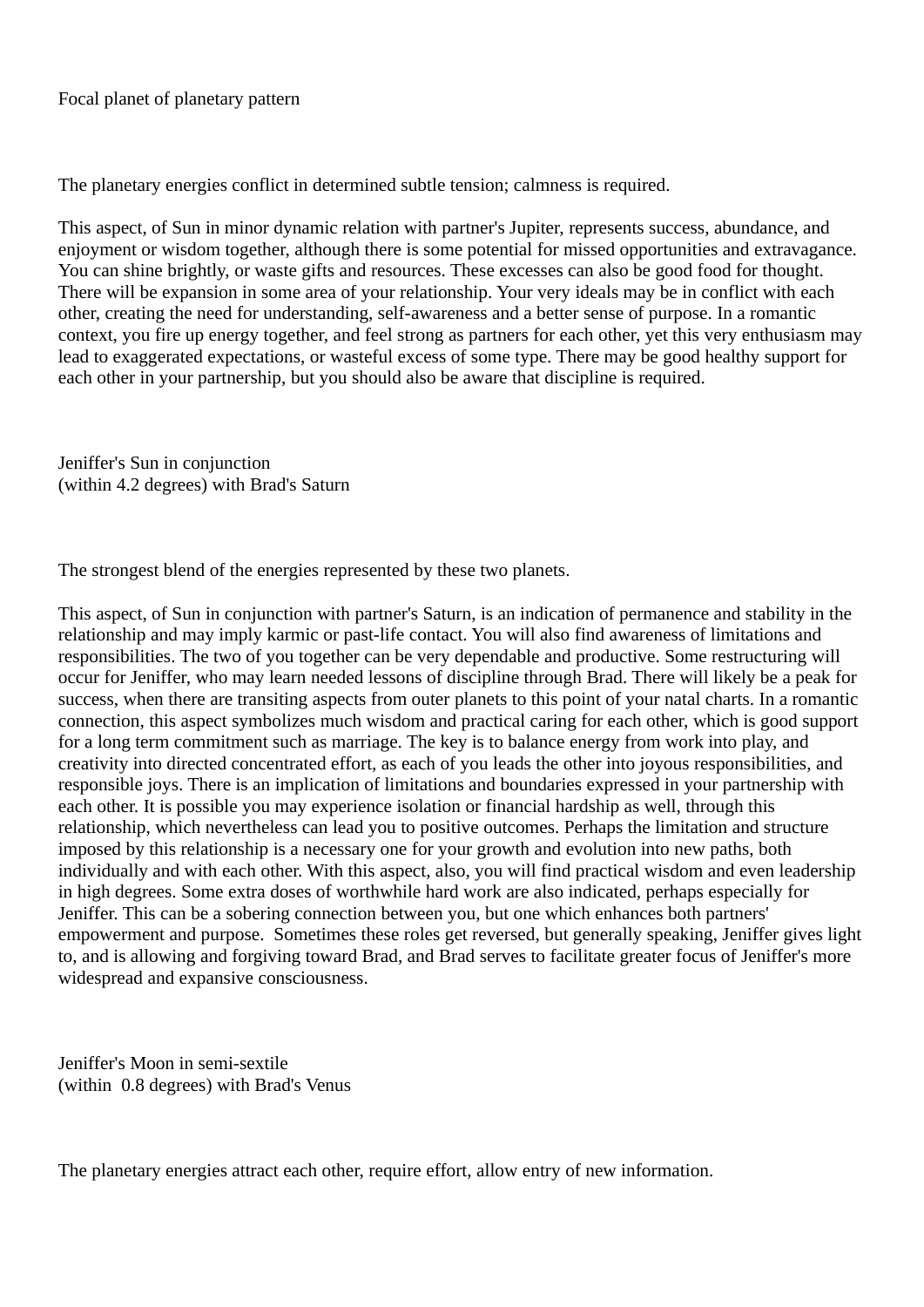With this aspect, of the Moon in opposition with partner's Venus, you have an enduring emotional sympathy with each other in your partnership. There is a sense of receptivity and congeniality between you. The more feminine side of each of you is explored, along with the desire for artistic satisfaction, financial growth, and pleasure in general. In a business connotation, jewelry, the arts, and all things feminine come into the picture with this aspect. There are indications of beneficial acquisition of things together, as well as the simple pleasures of sharing, and being good friends with each other. In a romantic context, this aspect is a very positive indication for a warm and congenial relationship. You feel receptive and nurturing to each other, feeding each other in a rapport of peaceful feelings, and sensual enjoyment. You explore the loving nature of life together, with a sense of relaxation within an intimate receptivity. Brad will value and lend support to the emotional needs of Jeniffer, who in turn will nurture and encourage the aesthetic sensibility and values of Brad. This aspect represents an excellent and supportive connection between you, as you welcome and embrace all forms of worldly enjoyment together with loving grace.

Jeniffer's Moon in semi-square (within 0.6 degrees) with Brad's Jupiter Focal planet of planetary pattern

The planetary energies conflict in determined subtle tension; calmness is required.

This aspect, of the Moon opposite partner's Jupiter, indicates increased enjoyment, beneficial mutual cooperation, and expansion of goals and plans with each other. Spiritual feelings are likely be included in this partnership. There is a strong and positive optimistic feeling between you and a natural expectation of the ideal, that only occasionally leads to excess. Brad may bring some great gift or abundance into Jeniffer's life, and the nurturing and support provided by Jeniffer will be expanded and uplifted by the actions of Brad. There is an element of down to earth practicality mingled with an abundant and optimistic nature and the sense of knowledge well shared. In a romantic context, this is a most positive connection that expands, enthuses, enlivens, supports, and nurtures you. Your romance is based in ecstatic friendship, with a good rapport and a strong inclination to exuberance. You enjoy each other fully and understand each other's feelings, leading to good possibilities for a peaceful home life. Positive and glowing, this is joy proclaimed, as you encounter feelings of freedom with each other, and partake of both a practical and a broader viewpoint together. Your relationship may engender the pursuit of knowledge and the world at large, perhaps of history or of the past in some way. You are likely to travel well, and enjoy the outdoors, as well as your family environment and relations. This is a very positive aspect, productive of spiritual wisdom, fantasy, and good nature in general.

Jeniffer's Moon in conjunction (within 5.1 degrees) with Brad's Saturn

The strongest blend of the energies represented by these two planets.

With this aspect, of the Moon in dynamic relation with partner's Saturn, you have a good basis for stability and responsibility in your partnership. This is an indicator of restrictions and self-imposed discipline in your relationship, although there may be a sense that the restrictive behavior comes more from Brad, who may also appear to be critical or demanding at times. There is likely to be a recognition of the restrictions of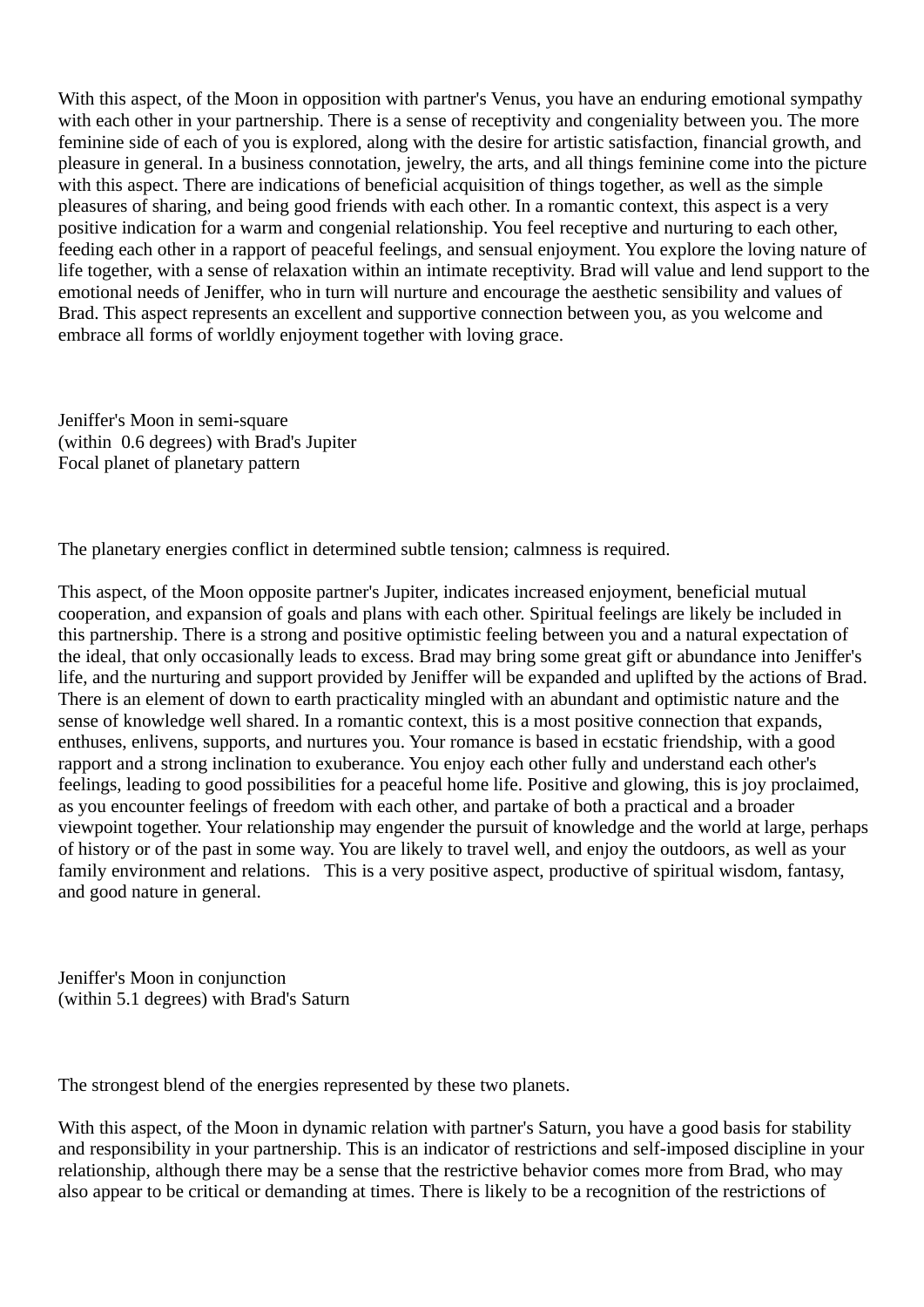practical necessity, calling for a self-reliant attitude. Although your partnership may be sober and serious at times, this aspect also indicates good prospects for long-term loyalty and effective cooperation together. In a romantic context, this aspect is a good indicator for a stable and long-term relationship such as marriage. You may cherish the sense of being together as a unit, and may also feel somewhat isolated at times, or feel that you are united against the world perhaps. You can expect some limitation of expansive fantasy and honing in of awareness, based on emotional control exerted by your partner which therefore makes for more clarity and supports movement toward cherished goals. You have the determination to work together as a team, with the capacity to function well materially. You may also feel a sense of obligation and duties, perhaps to friends and family. There is the possibility of controlling behavior, especially on the part of Brad toward Jeniffer. Jeniffer could feel stifled, or let down, but also may sense the practical and supportive nature of Brad, who is helpful in keeping partnership progress toward shared goals and objectives on track. You may be put off by a feeling that your partner is too closed, or a feeling of emotional restriction, but you do well when you focus on shared objectives. The sign and house position of the Moon and Saturn in each partner's chart will more closely indicate the area of shared interaction. It will be helpful if you try to move beyond any fears you may have regarding intimacy, which can leave you or your partner feeling left out, lonely or undesirable, and do some work on yourselves. You may accomplish much regarding your own inner development through these interactions with each other.

Jeniffer's Moon in quintile (within 0.4 degrees) with Brad's Ascendant

and Jeniffer's Ascendant in inconjunct (within 1.5 degrees) with Brad's Moon.

Since your and your partner's complementary planets follow the same pattern, this aspect is greatly emphasized in your reading. Pay special attention to the following material!

The planetary energies do not flow smoothly, one or the other predominates; discrimination must be employed.

This aspect, of the Moon in minor dynamic relation with partner's Ascendant, represents a strong emotional connection, and reflects your desire as a partnership for comfort and security, with one party tending to feed and support the other, although there may also be some degree of emotional stress between you. In general, this aspect indicates a workable and dependable connection in which you protect and take care of each other and increase each other's well-being, with a strong sense of family bond between you. In a romantic context, your passions and emotional perspectives are somewhat dissimilar, although you share a perspective for growth aligned with family goals, and enhanced by a beneficial feeling of camaraderie. Family is an important part of your union, as well as children or the creative offspring of some shared purpose. There may be even too great an emotional attachment between you, or bonding for the wrong reasons, leading to slightly discordant feelings between you, or there may be a goal orientation that is not shared, cross purposes that do not easily match. Although there may be some discord, this aspect also symbolizes a strong desire for comfort, security, and nurturing between you. For the most part you have a workable and dependable connection that promotes mutual healing.

Jeniffer's Moon in inconjunct (within 2.7 degrees) with Brad's Midheaven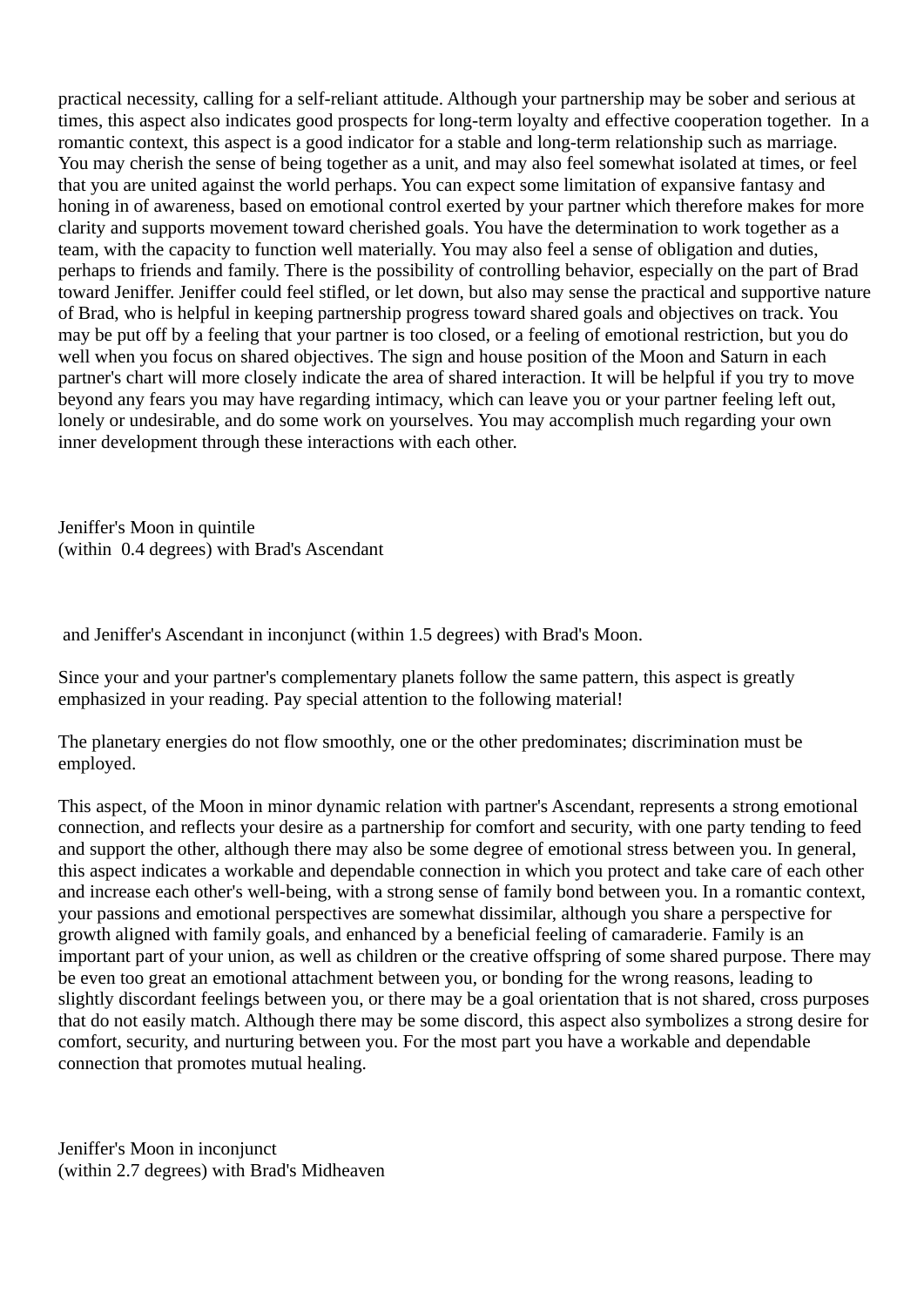The planetary energies do not flow smoothly, one or the other predominates; discrimination must be employed.

This aspect, of the Moon in minor dynamic relation with partner's Midheaven represents a nurturing and supportive relationship, with a drive to success, although there could be disconnects on partnership direction and purpose. Although you express your emotions strongly to each other, and actively participate in each other's achievements, there may be difficulties requiring adjustment, such as a competitive attitude between you which does not easily find its resolution, with respect to shared goals of a familial, business, or securityoriented nature. In a romantic context, there is attraction between you, with family oriented responses to each other and a strong desire to achieve mutual goals, although with the possibility of competitive attitudes between you as well. There is also likely to be good communication between you, which may help to resolve potential problem areas.

Jeniffer's Mercury in conjunction (within 3.0 degrees) with Brad's Saturn

The strongest blend of the energies represented by these two planets.

This aspect, of Mercury in conjunction with partner's Saturn, inclines to stability, as well as an appreciation of learning and education in the partnership. Jeniffer will learn much from Brad in the course of the relationship. This aspect is very helpful to business relationships. Travel may also provide practical rewards for the two of you. This aspect also means that you involve yourselves in responsible agreements with each other. Brad is likely to be the more disciplined, with a contribution in terms of acuity and perfectionism that be very helpful from the standpoint of Jeniffer, enabling precise practical solutions to partnership issues. There is also the possibility of a lack of spontaneity or overuse of logic leading to a sense of limitation between the partners. Brad could also provide pressure to conform, the desire for controls, or perhaps a didactic or judgmental nature that seems like criticism to Jeniffer. On the plus side, this aspect also reflects necessary restrictions and the awareness of proper boundaries. In a romantic context, this aspect enhances and deepens your relationship by providing stability and a long-lasting sense of value for the communication between you. Agreements made will be kept, and you can count on each other. Brad may appear to be slower than Jeniffer in some ways, and will tend to be more practical and grounding to the relationship effort, but Jeniffer can also observe and find ways to encourage and to fill in for Brad. The practical nature of your connection is a beneficial addition to any dynamic and evolving partnership, since it aligns well with regulations and necessary controls, which can deepen and strengthen your association.

Jeniffer's Mercury in inconjunct (within 2.0 degrees) with Brad's Pluto

The planetary energies do not flow smoothly, one or the other predominates; discrimination must be employed.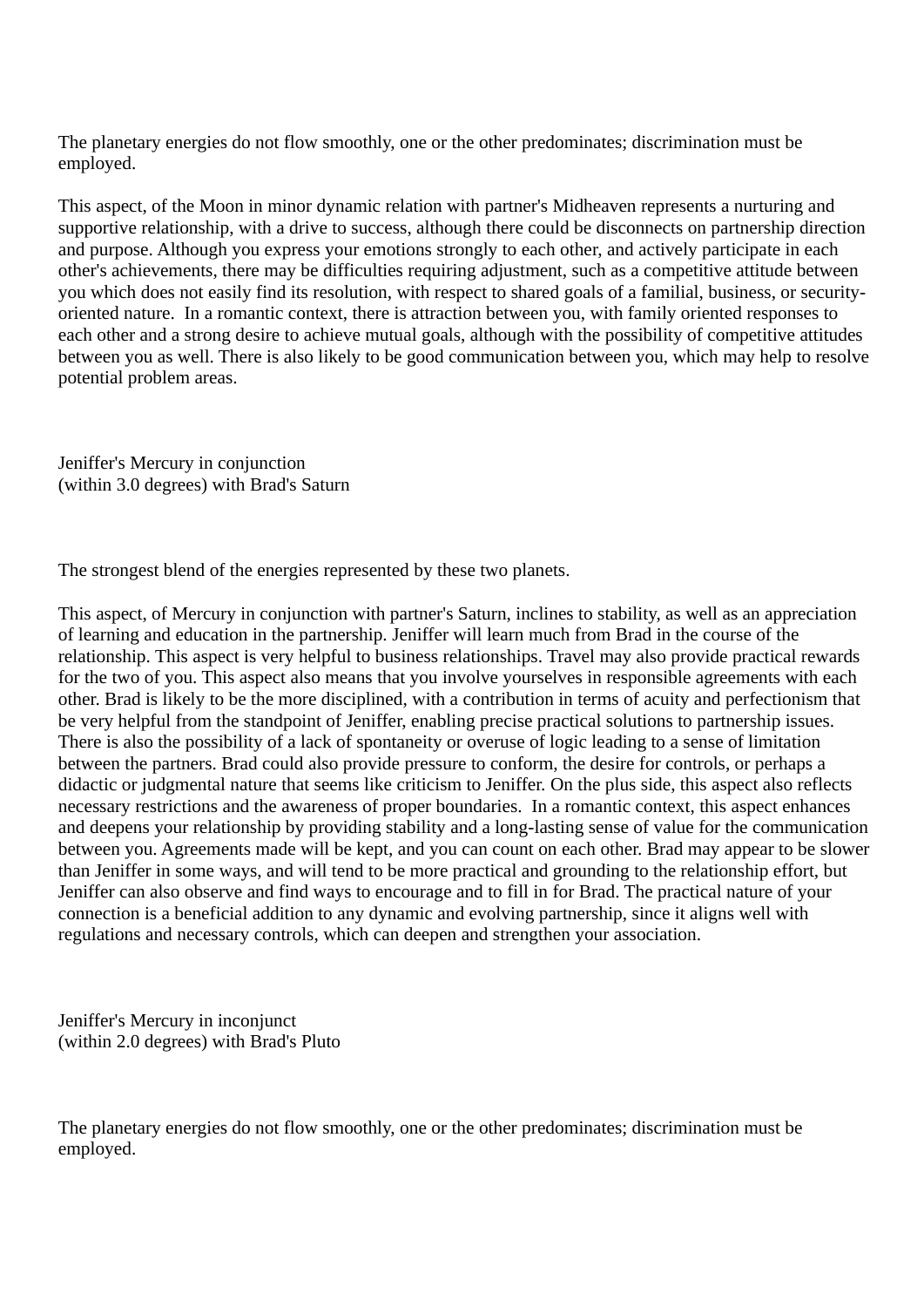This aspect, of Mercury in minor dynamic relation with Pluto, represents a relationship that can be keenly introspective, yet also dynamic and active, with possibilities for deep mental productivity and also the possibility of conflicts in point of view between you. One partner may seem to be able to plumb to the depth of the other's psyche. In a romantic context, this aspect promotes serious depth of mental connection, dynamic communication empowerment, and deep thoughts shared, perhaps feelings that you are linked somehow from the past. The deeper and more hidden factors of your relationship will come to the surface, as you find ways to deal with these subtleties together, hopefully and creatively. There may be a tendency for Brad to dominate the conversation. If you travel together, you should be careful of unforeseen incidents, and health issues could also arise between you. You may make excellent coworkers, with opportunities for building ideas together, planing for the future, or sharing research and study of the occult, metaphysical matters, health and healing practice, perhaps involving institutions. You may also become involved as a partnership with issues of investigation and direct understanding by the intuitive mind.

Jeniffer's Venus in sextile (within 3.1 degrees) with Brad's Jupiter Focal planet of planetary pattern

The planetary energies flow together, open into new possibilities, new connections.

This aspect, of Venus in flowing relation with Jupiter, indicates expanded wealth, social contact, and true positive enjoyment for this partnership. Mutual helpfulness, and shared abundance, with benefit of encouragement, consideration, sympathy. Brad brings expansion to Jeniffer, who in turn provides the field of enjoyment to Brad. Or the two of you may switch roles. In a romantic context, there will be charm in expression, generosity to each other, good social graces, and wealth or abundance shared. This aspect highlights positive growth, partnership understanding although perhaps some extravagances, and is well suited for sharing fully and with wisdom. Arts, Spirituality, and ethical moral grace are included among the favorable indications represented by this aspect. Extravagances may be hard to curtail, yet more resources always seem to be available. There is emphasis on taste, and culture, as well as on a graceful and beneficial appearance. You will likely share together in social engagements as well as areas of aesthetics, the arts, purchasing, investment, and enjoyment of the outdoors.

Jeniffer's Venus in sesquiquadrate (within 0.9 degrees) with Brad's Midheaven

The planetary energies conflict in determined subtle tension; control is required.

This aspect, of Venus in minor dynamic relation with partner's Midheaven, represents a strong link between you regarding plans and aspirations, although with the potential for diffusion of objectives between you and waste or excess of some variety. You value the same things overall, though you may come to this appreciation from different angles. Jeniffer provides an aesthetic sensibility, which in general supports the career goals of Brad, or may at times operate at cross-purposes to these goals, while Brad takes a more practical and real-world approach. There is likely to be an artistic side to the work you do together. In a romantic context, there is warmth and affection between you, with pleasure and sensuality along with a sense of beauty. The appearance of being graceful in the eyes of the world is important, and you may place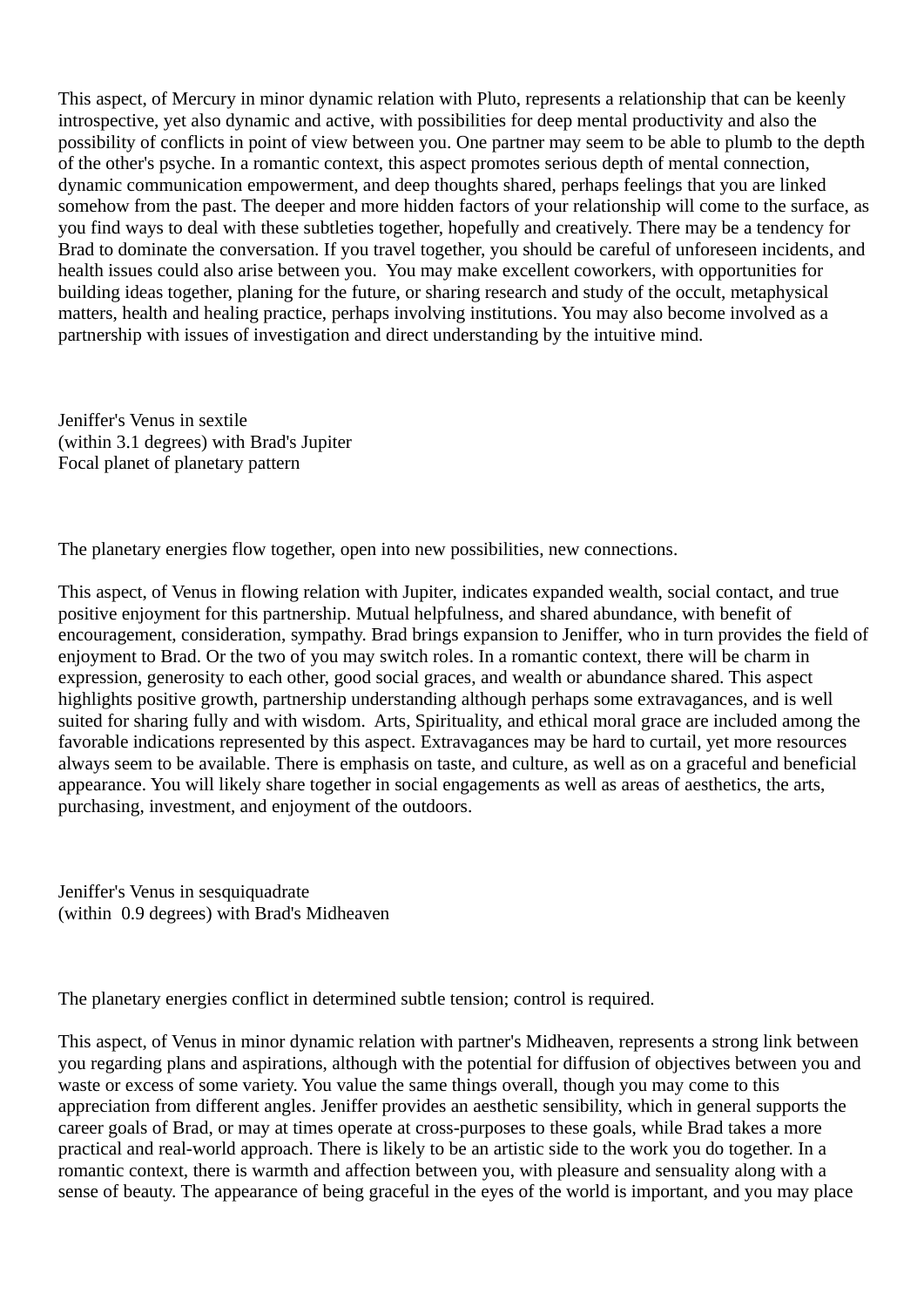emphasis on ascending in social circles with each other. There is real rapport between you, but also perhaps an excess of ego, or over indulgence in life's pleasures. Your relationship generally helpful, congenial, and warm, and your shared purpose is likely to include the artistic or musical or beautifying the world in some way.

Jeniffer's Mars in trine (within 2.4 degrees) with Brad's Mercury

The planetary energies flow smoothly; the connection is easy and beneficial.

This aspect, of Mercury in flowing relation with partner's Mars, represents terrific support in your partnership for the other person's thought process. You demonstrate wit and charm together, and your relationship has the attributes of mobility, rapid change, and the forceful expression of your ideas with each other. Jeniffer energizes the mind of Brad, who in turn may provide direction and insight to the enthusiasms of Jeniffer. Your shared experience of communications, sales, research, athletics, and physical movement in general is likely to be enhanced. In a romantic connection, you will encounter active responses to each other, with rapid-fire communication exchanges. You do things together well, and can achieve much as a partnership, with a good sense of agreement in mutually deciding on plans and activities. This aspect promises initiative, swift action, ideals expressed and put to work. More energy comes to you for your shared plans, together with a high degree of efficiency and zeal between you.

Jeniffer's Jupiter in sextile (within 2.8 degrees) with Brad's Jupiter Focal planet of planetary pattern

The planetary energies flow together, open into new possibilities, new connections.

This aspect, of Jupiter in flowing relation with partner's Jupiter, symbolizes a highly expansive, robust, and fortunate partnership, leading to an easy harmony together. Your ideals and philosophy of life match up well with each other. You give joy and positive mutual encouragement for each other's plans and visions. There is mutual tolerance and appreciation, which brings out the good qualities in each other and supports freedom and independence in both parties. You can also expect increased partnership confidence, and benefits, especially in the areas indicated by the sign and house position of Jupiter in your two charts. This aspect is expansive socially as well, and you may bring hosts of others into your field of life. In a romantic context, this aspect brings out the positive side of your interaction, lending enthusiasm for getting a lot done together, with a sense of forgiveness despite any setback. You may find happiness and perhaps even wealth together, but you may need to beware of excess, such as excessive spending, or other forms of waste. The positive side of this aspect represents humor, joy, and the receiving of many gifts together. Knowledge expands into wisdom, in avenues of focus including philosophy, religion, travel, the enjoyment of outdoor activities, and other manifestations of life's abundance.

Jeniffer's Jupiter in square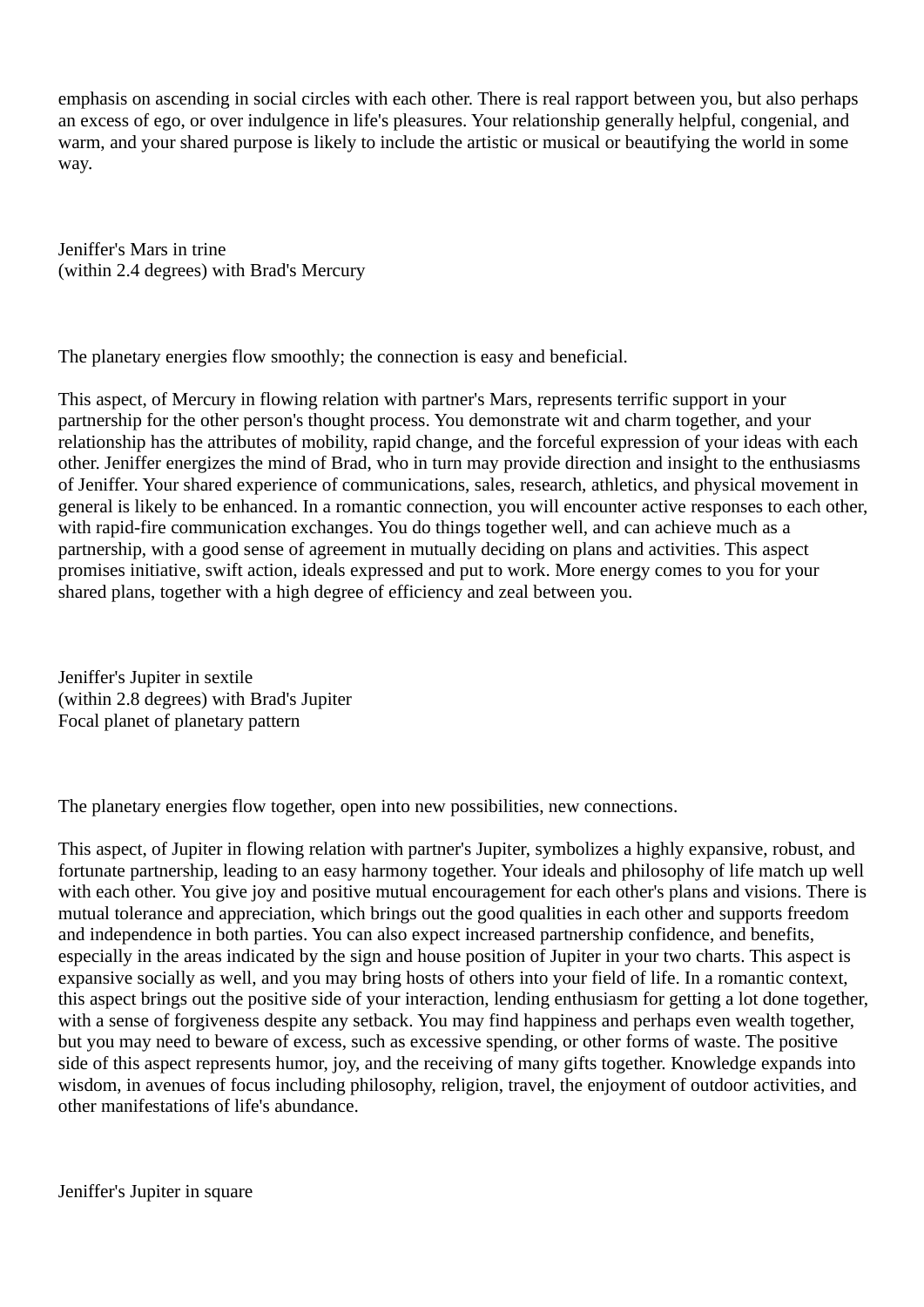The planetary energies conflict; internal and creative tensions bring rich rewards through effort over time.

This aspect, of Jupiter in square or opposition with partner's Neptune, makes for a highly spiritual as well as creative, sensitive and intuitive partnership, but with some possibility of illusions operating between you or ideals which never become actualized. Your relationship also includes the possibility of service and helpfulness, perhaps even sacrifice, toward others. There is a strong vision of idealism, and artistic creativity, in your partnership, although your ideals may also be not fully in accord with each other. There is also likely to be difficulty in the realization of your ideals, in working them out in the so-called "real world". You may find also a sense of the impractical or wasteful, or of being tempted by false gods. You benefit from applying structure and practical methodology in order to achieve all you have it in your make-up to accomplish. In a romantic context, although you give to each other with good intentions and generous support, and open acceptance of the other's weaknesses, you can perhaps also experience problems with self-indulgence, such as time wasted in idle conversation, or even drug use. One partner, perhaps Jeniffer, provides a sense of wisdom and freedom, while Brad is giving and sensitive to Jeniffer's needs. There can also be a tendency for too much self-sacrifice on the part of Brad, or unconscious manipulation. If you take the high road, there is energy in your partnership for a truly spiritual union, one productive of beneficial change for both partners.

Jeniffer's Jupiter in inconjunct (within 1.6 degrees) with Brad's Pluto

The planetary energies do not flow smoothly, one or the other predominates; discrimination must be employed.

This aspect, of Jupiter in minor dynamic relation with Pluto, symbolizes a strong and mostly positive connection which brings out the best of understanding, depth, and wisdom between you. Your relationship may also include an inclination for the unbounded application of desires. An authoritative nature may emerge, or some form of misuse of resources, or risks may be taken, and need to be better understood, in the area of philanthropic projects, spiritual endeavors or progress with partnership goals. In a romantic context, this aspect indicates desire, expansive sexuality and the search for more and more experience in general. Your partnership possesses unbounded zeal or even excess without restraint, perhaps trying out new and somewhat dangerous things. Insights will come, but problems with willfulness, or lack of foresight, could easily arise. If you can avoid controlling behavior, Brad's energy will help to dynamically focus the partnership vision, while Jeniffer will bring expansion to the deep and powerful desires of Brad. Cooperation between you can be incredibly fulfilling when you employ proper balance and discrimination.

Jeniffer's Jupiter in sesquiquadrate (within 0.7 degrees) with Brad's Midheaven

The planetary energies conflict in determined subtle tension; control is required.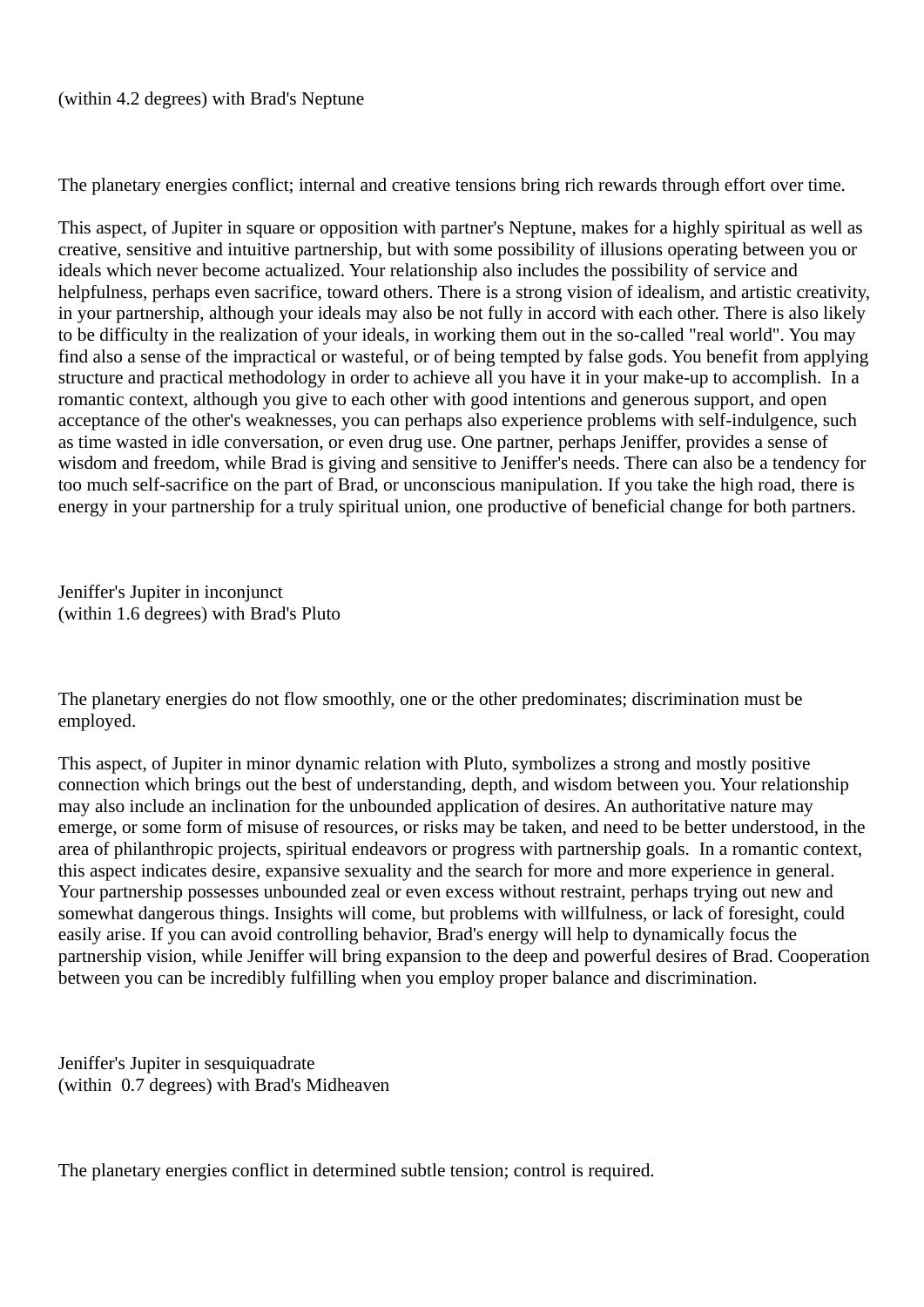This aspect, of Jupiter in minor dynamic relation with partner's Midheaven, shows a potential for fortune in achievement, of honors, and even of abundance. Your wealth and prosperity are likely to improve, but there is also the necessity of balance, and avoiding excess. Business interests between you are supported, as well as philosophy and educational goals. Jeniffer provides a sense of enthusiasm, but Brad may need to keep the brakes on not to go overboard with grandiose schemes and visions. In a romantic context, enthusiasm for shared purposes rises, and you can influence each other with knowledge and with joy. The practical between you combines with wisdom, yet your challenge may be that one wishes to expand and grow, while the other prefers more careful consideration. Expectations may be raised too high, and a degree of caution is indicated in proceeding with plans and aspirations you may make together. Balance is the keyword.

Jeniffer's Saturn in sextile (within 3.3 degrees) with Brad's Jupiter Focal planet of planetary pattern

The planetary energies flow together, open into new possibilities, new connections.

This aspect, of Jupiter in flowing relation with partner's Saturn, represents a healthy balance of expansion and limitation in your partnership. There is a good combination between you of enthusiasm and the wisdom of practicality, with Jeniffer providing focus, and Brad providing a sense of exuberant joy and positive initiative. The prudent and expansive tendencies in your partnership combine for effective expansion, and dynamic production and efficiency. In a romantic context, this aspect indicates a fortunate and stabilizing influence within your partnership, productive of long-term benefits for you both, with good administrative ability, goal oriented function, and control of over-confident behavior. Generally speaking, Brad provides the higher picture for the developing practical nature of Jeniffer, who tends to provide stability and keep a firm hand on the tiller. There might be a tendency for Jeniffer to delay celebration or dampen enthusiasm, but on the whole this is a very supportive, balancing, and harmonious connection. When adjustments are necessary, both of you will know they are for the best, and take advantage of the new situation you find yourselves in.

Jeniffer's Uranus in trine (within 3.0 degrees) with Brad's Mars

The planetary energies flow smoothly; the connection is easy and beneficial.

This aspect, of Mars in flowing relation with partner's Uranus, promotes creative innovation in science, mechanics or enterprise, and confident adventuring together. The partnership may exhibit progressive or rebellious tendencies, with focus on humanitarian effort. There is a good foundation for a shared new vision between you, a lively intellectual and questing spirit no longer tolerant of an outmoded status quo. In a romantic connection, this aspect invites inventive lovemaking, unique freedom, and adaptation to change, with regard for physical versatility and mobility, or even anti-social rebellion, which you may both enjoy. With this aspect, you are both strong-willed, and may be all too well inclined to risky behavior. But uncertainty can be stimulating, like on mountain climbing journeys. Together, you possess a strength of purpose that can take you far with each other, especially in the areas of humanitarian, technical, or international, and universal objectives.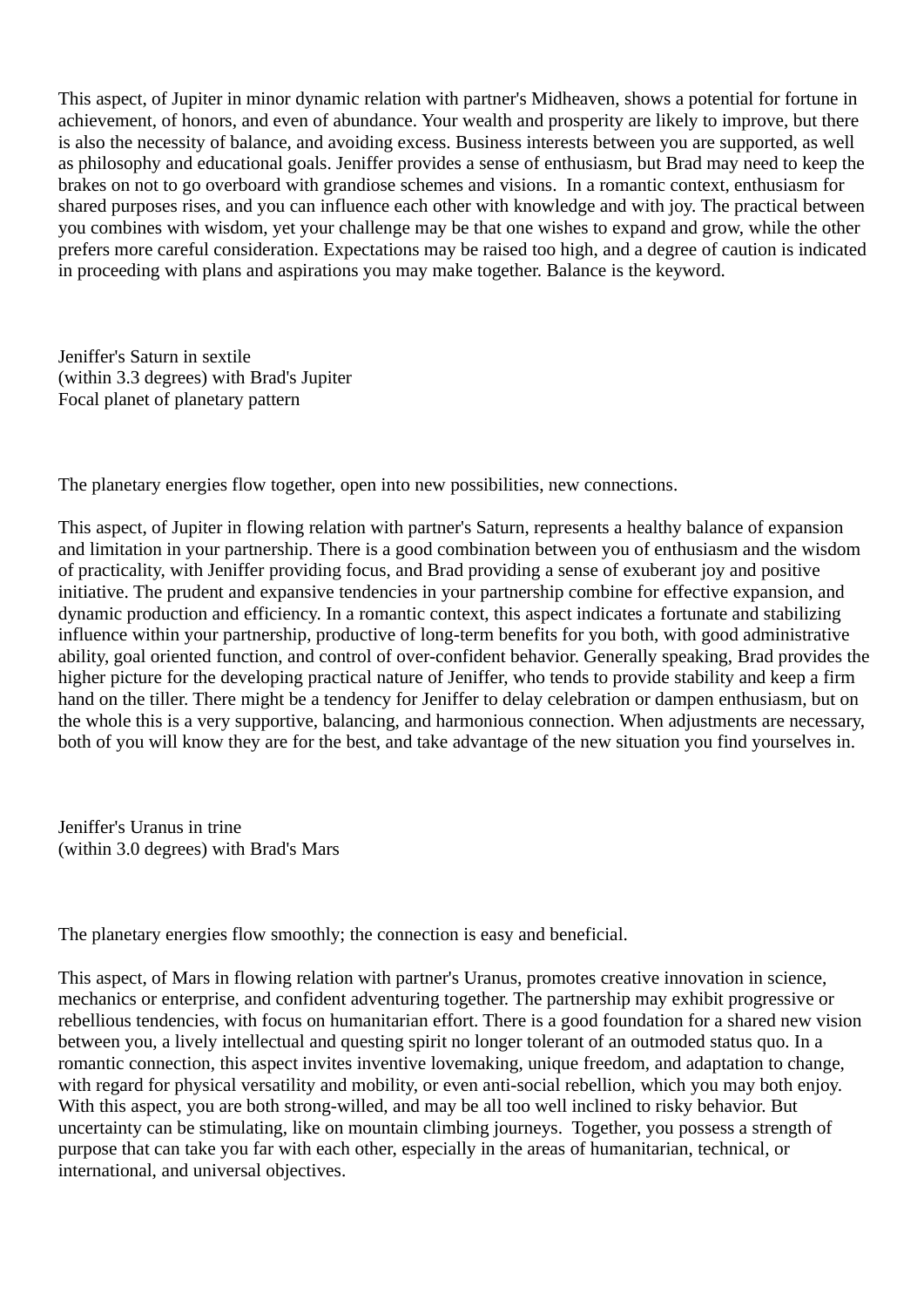Jeniffer's Uranus in trine (within 3.0 degrees) with Brad's Uranus Leading planet of planetary pattern

The planetary energies flow smoothly; the connection is easy and beneficial.

This aspect, of Uranus in flowing relation with partner's Uranus, is an indication of many mutually shared interests in a relationship between two people generally friendly toward and understanding of their partner. Science, technology, and education, are enhanced or otherwise emphasized, and other factors such as inventiveness, rebellion, or individual freedom may well come up for you in your relationship. There is also the strong possibility of shared altruism and other compatible humanitarian objectives, which highlight each of your unique individual initiatives. You may find yourselves in agreement regarding ideas that are future oriented and perhaps eccentric from the standpoint of consensus reality. In a romantic context, some changes are likely along the way, in the area of mutual shared interests. You are likely to be friends as well as lovers, like minded with sense of uniqueness appreciated between you. It may be that good times with others is a powerful factor in your relationship. Friendship and cooperation is built through the area of your shared interest, as indicated by the house position of Uranus in your individual charts.

Jeniffer's Neptune in semi-sextile (within 0.5 degrees) with Brad's Saturn

The planetary energies attract each other, require effort, allow entry of new information.

This aspect, of Saturn in minor aspect with partner's Neptune, symbolizes inspiration, practical support for each other, and a responsibility toward service for others. There is a feeling of helpfulness between you, which may also extend to other people as well. Areas of focus may include bringing into accord spirituality and business, or work in the healing professions. In a romantic context, you are helpful and supportive of each other's needs.

Jeniffer's Neptune in trine (within 2.8 degrees) with Brad's Neptune

The planetary energies flow smoothly; the connection is easy and beneficial.

This aspect, of Neptune in flowing relation to partner's Neptune, represents a strong spiritual connection between partners of different ages, yet with a similar influence of shared feeling, sensitivity, and caretaking that applies to different areas of life for each of you. Spiritual goals may be quite similar between you. You may also find that you feel a lack of sympathy to that part of the outer world that does not share your views. In a romantic context, you will find service and helpfulness for each other, and mutual support, together with harmony and creativity in the arts as well. Your basic spiritual alignment brings sympathy and compassion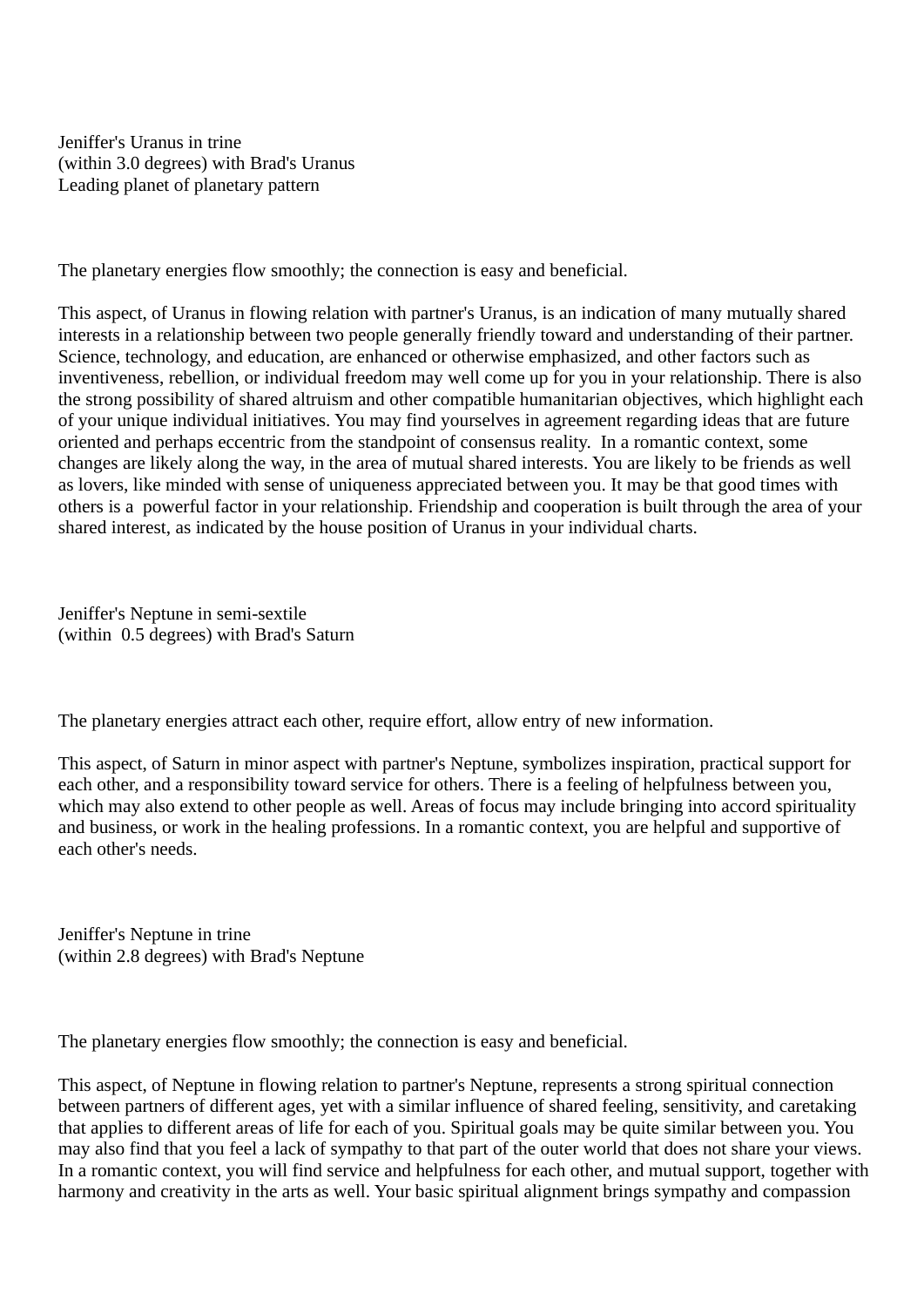for each other, and sharing of music, drama, and also a sense of mysticism. You also may encounter some degree of dissipation or disillusion, perhaps the desire to escape from life's hardships into worlds of your own, but primarily you are happily joined, sensually, as well as spiritually.

Jeniffer's Neptune in opposition (within 5.4 degrees) with Brad's Pluto

The planetary energies are polarized; outer events stimulate their interaction; integration is the challenge.

This aspect, of Neptune in dynamic relation with Pluto is a generational aspect which applies to many people in your same general age-groups. For this reason less emphasis is placed on the symbolic connection implied by the joining of these two planetary energies. However, that said, the symbolism of these planets does indicate that you have a powerful spiritual component in your partnership with each other. The empowerment represented by the Pluto energy conjoins with the spiritual dimension of higher reality indicated by Neptune, to create a sympathy with great depth of passion that can light the way to higher purpose in your mutual endeavors with each other.

Jeniffer's Pluto in semi-sextile (within 0.3 degrees) with Brad's Sun

The planetary energies attract each other, require effort, allow entry of new information.

This aspect, of Sun in minor dynamic relation with partner's Pluto, symbolizes transformation and radical change as an important part of your relationship. It signals potential major life changes, with empowerment and growth for both partners. There may be unconscious antagonisms between you which are difficult although very rewarding to work out. You also may find work in dangerous fields, or with forms of regeneration or depth psychology. Together, you may discover untapped sources of strength as your partnership evolves, bringing a renewed confidence, and awareness of your true path. In a romantic context, this aspect represents a contact that is sensual and passionate in sexual expression. This may be a difficult aspect, indicating will and passion, and also some degree of conflict, within the partnership. There are likely to be issues of ego between you, or the direction one partner takes may appear selfish to the other. There may be reforming attitude on the part of one of the partners. You may also feel an almost magnetic attraction for each other, and may feel some sense of having known each other in a past life or other depth connection. It is also possible that there may be some degree of deception or secretiveness in the partnership, with one partner unconsciously holding back from giving, or the two of you together keeping a secret from the world. A relatively welcome confrontation of the hidden parts of each partner may take place, in order to achieve a new level of understanding.

Jeniffer's Pluto in sesquiquadrate (within 0.5 degrees) with Brad's Uranus Leading planet of planetary pattern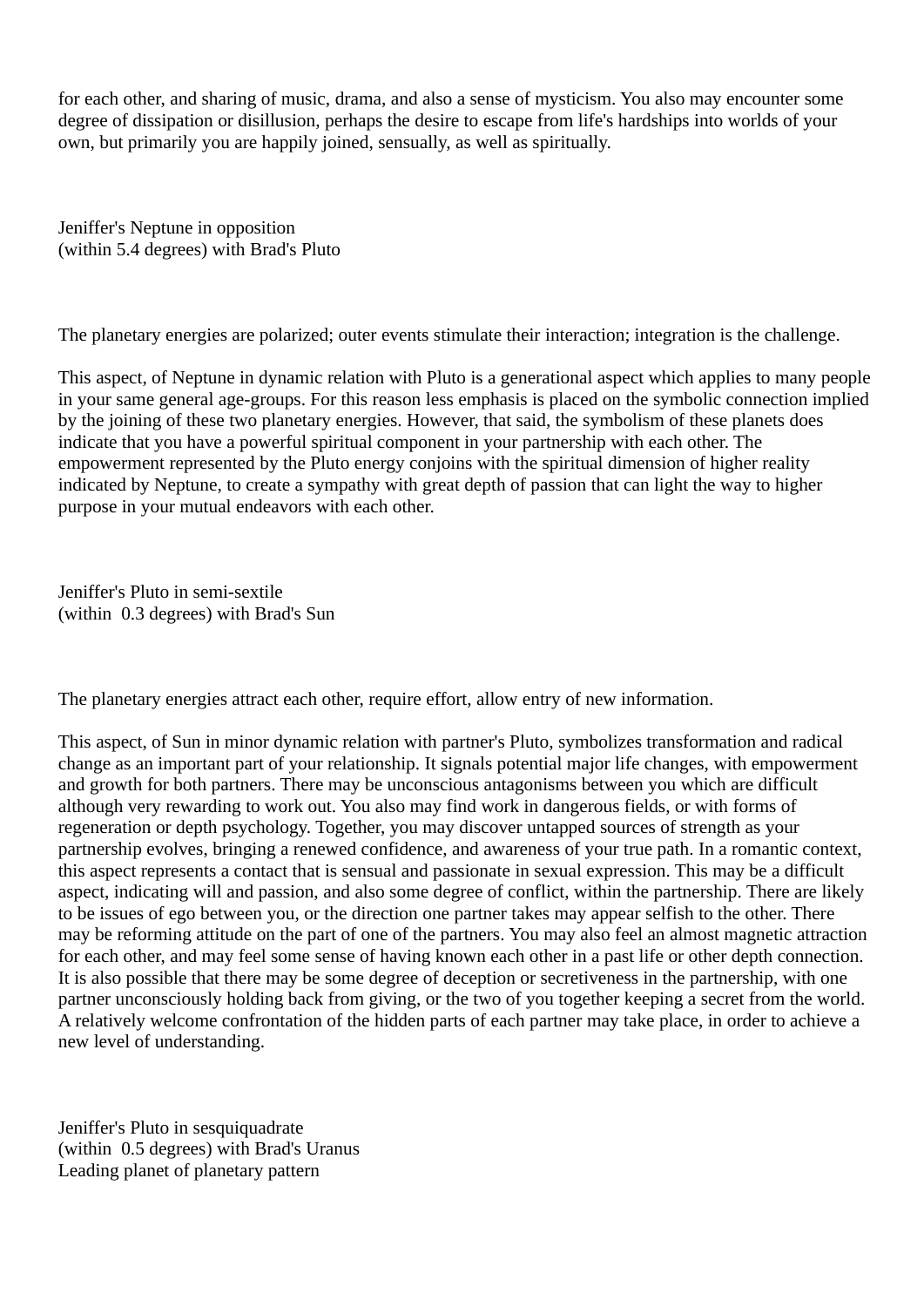The planetary energies conflict in determined subtle tension; control is required.

This aspect, of Uranus in minor dynamic relation with Pluto, reflects a mutual interest in the partnership for group endeavor towards specific goals, and humanitarian effort. You feel the nature of ageless wisdom coming through you, giving you a strong push to support each other in progress toward transformation, although disagreements could also result between you. There is likely to be an emphasis in your relationship on social conscience, and testing of the group psyche. There may be a rebellious attitude that you both share, which encourages versatility and self-expression into unknown or unexplored realms.

Jeniffer's Ascendant in square (within 2.7 degrees) with Brad's Midheaven

The planetary energies conflict; internal and creative tensions bring rich rewards through effort over time.

This aspect, of Ascendant in square with partner's Midheaven, is a disassociating aspect indicating some significant differences in personality between you, in the area of career or life direction. These individuals may work at cross-purposes, and the sense is complication due to alternating goals or personal feelings. There could be abruptness, rash decision making, or limitations that get in the way of harmonious connection with each other. There is an up-side when you two can work together in personal and business motivations, uniting individual abilities with a higher focus. In a romantic context you may find yourselves not easily matched, with different motives, and passions not always well received by the other. The depth of karmic bond is both a blessing and a curse. Your empathy may turn to disregard, or objectives counter your desires. The balance is hard to keep, and passionate displays make for the potential of endless squabbling or perhaps even more harmful interaction. There may be doubts, and false alignments of purpose within general uncertainty. Only the determination to rise above succeeds.

Jeniffer's Midheaven in quintile (within 2.8 degrees) with Brad's Sun

The planetary energies are positively linked, subtle, and spiritual in dimension.

This aspect, of the Sun in flowing relation with partner's Midheaven indicates shared purpose and mutual objectives, usually with some recognition or rewards in creative areas, perhaps sports, entertainment, business, or leadership roles. There can be mutual benefit, with one partner being the producer/director while the other is the actor, to choose an example from film work. It is likely that one partner, perhaps Jeniffer, is the more compelling leader, while the other contributes a strong second to the original motion. In a romantic connection, there is likely to be a strong attraction between you, since you share goals and achievement. You have an invitation to succeed and rise to higher purpose together, whether creative, or with children, or for just plain fun with each other. Public life may be involved, and the possibility is also there for some authoritarian disagreements, although more likely creativity and enjoyment are increased when you are together. You will feel brighter, more playful, and more alive to your shared purpose through this relationship.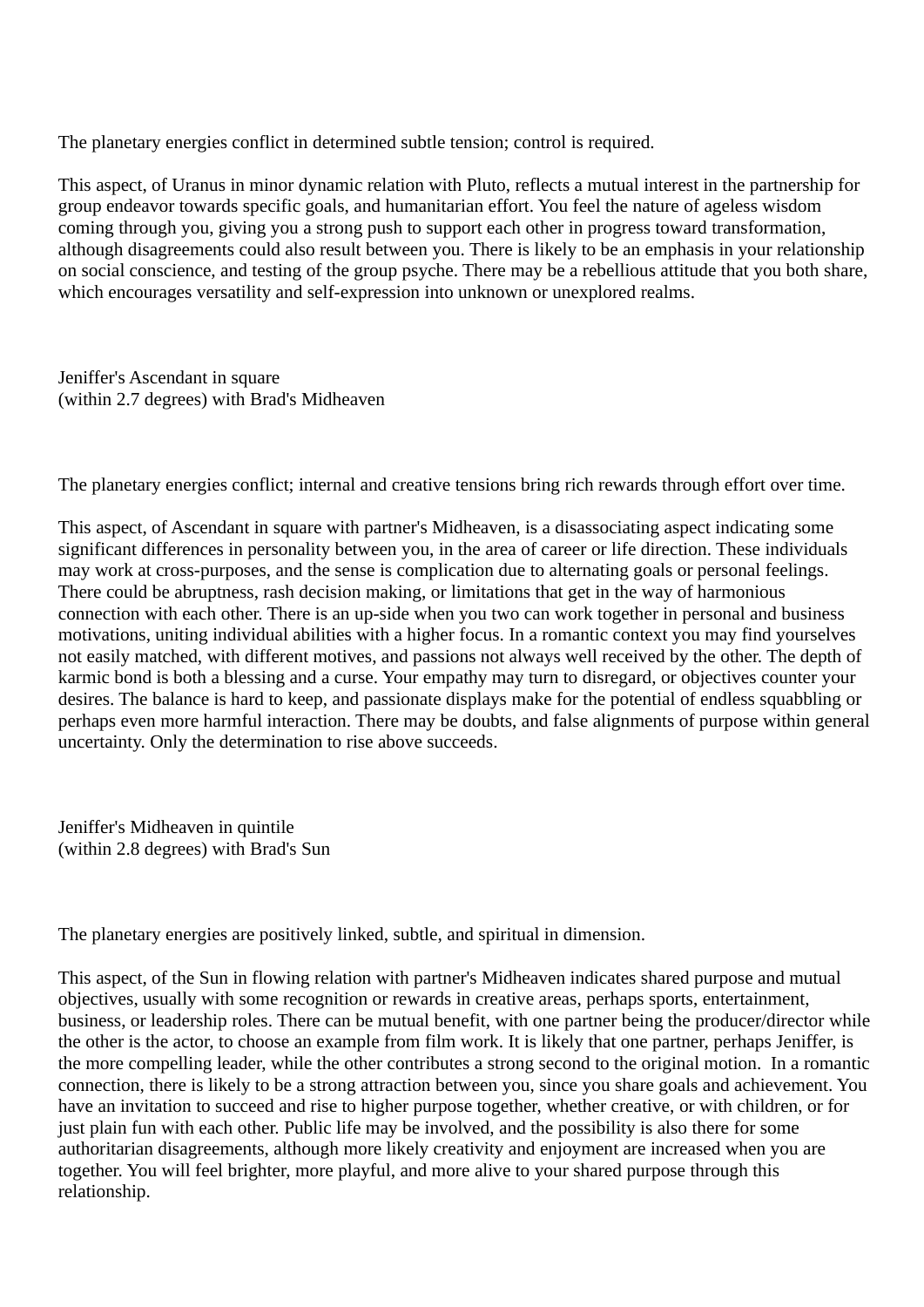Jeniffer's Midheaven in opposition (within 5.0 degrees) with Brad's Uranus Leading planet of planetary pattern

The planetary energies are polarized; outer events stimulate their interaction; integration is the challenge.

This aspect, of Uranus conjunct or opposite partner's Midheaven, has the potential for very wide acceptance, good friendship, and broad-minded viewpoints between the partners. You come together with a view to change humanity, and alert the world to new visions. The technological, scientific, and multi-cultural hold appeal for you, and work in these areas is supported. Change of purpose is very likely. Worldly activity is involved somehow, with a picture of change, or adjustment, and new ways of handling the old world. Your shared altruism allows greater innovation, and there is fun and perhaps a rebellious nature as well. Brad is likely to bring more of these qualities, with Jeniffer providing the focus and direction. In a romantic context, the focus of your partnership may be eclectic and strange, different and new. Agreements between you may be unusual, or involve the world stage. Unusual success can come through your involvement with each other, or independent action lead to inter-dependent results. It is best not to try to control or limit the freedoms and unique character of your partner by forcing them into old habits or directions. This relationship needs space and openness to work well.

Glossary

Ascendant

The point in the sky of the Eastern horizon. In the chart, the Ascendant is represented by the horizontal line at the left hand side of the chart which crosses between the Twelfth and First Houses. The sign on the Ascendant is also referred to as the Rising Sign.

## Aspects

When the relative positions of two planets in the horoscope form a significant angle with each other, they are said to be in aspect with one another. The type and quality of the aspect is determined by the number of degrees between the two planets and is only considered significant if it is within a narrow range of degrees, or orb. A list of the most commonly used aspects is given below.

Conjunction: 0 degrees

Opposition: 180 degrees

Square: 90 degrees